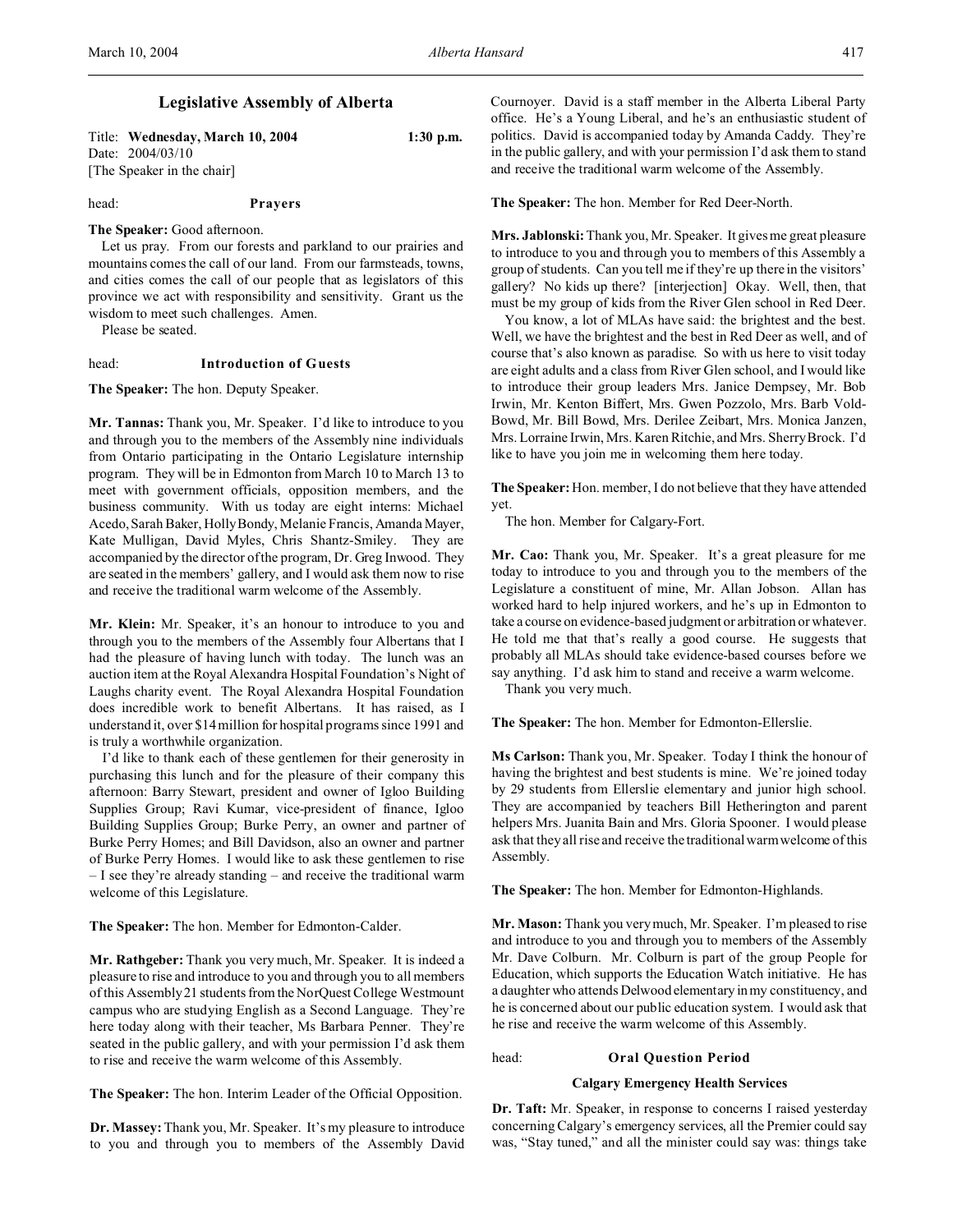time. Well, according to the Motta inquiry, which is already almost a year old, there is no more time. While this government continues to dither, Calgarians have seen wait times increase and services deteriorate. My first question is to the Premier. Given that Calgarians have seen five years of deteriorating emergency services, can the Premier tell us how much longer they will have to stay tuned before the situation improves?

**Mr. Klein:** Mr. Speaker, I can tell the hon. member first of all that we're not dithering, secondly, that we're in constant contact with officials from the Calgary regional health authority and that we take their concerns very seriously.

Mr. Speaker, I have met with the chair, David Tuer. I've met with the CEO, Jack Davis. I've discussed their needs with them. This has been passed on to Treasury Board, certainly to the department of health. We are dealing with the situation as best we possibly can. As the hon. minister of health put it yesterday, these people – and I'm talking about the Liberals – want things done right away; they don't want things done right.

As I explained yesterday, this is a manifestation of economic growth and prosperity. There's no doubt about it. The phenomenal growth that has taken place in Calgary due to the economic policies of this government has put pressure on roads and schools and hospitals. We're dealing with the situation as best we possibly can, but you don't snap your fingers and produce a new hospital or a new emergency ward. These things have to be planned, they have to be financed, and they have to be done properly in the right places and for the right reasons.

So instead of listening to the Liberal carping, we will listen to the officials of the Calgary regional health authority. We will continue to work with them, and we will continue to do things right and for the right reasons.

#### *1:40*

**Dr. Taft:** To the Minister of Health and Wellness: given that the Motta inquiry indicated a year ago that there was no time to waste, that the alternative to immediate and dramatic improvements was to wait for another death, why has the minister allowed the situation in Calgary to worsen?

**Mr. Mar:** Mr. Speaker, the hon. member has left the impression with this House and in the minds of those who may be listening to this that no action was taken as a result of the Motta inquiry, and that's simply not correct. The Motta inquiry resulted in a number of recommendations made both to the provincial government but also to the regional health authority specifically. There were also recommendations made that would find general application in regional health authorities throughout the province. Recommendations were made with respect to the operation of STARS, the air ambulance service.

I can assure you, Mr. Speaker, that the regional health authority has continued to add beds to their facilities in the city of Calgary. They've placed more doctors who are now working in emergency rooms during peak times. The region recently approved a plan to continue to increase the number of beds in the facility. The code burgundies are an internal management tool used by the regional health authority for ensuring that the people who most need a bed in fact get a bed. I think that when people go to emergency, they acknowledge and they recognize that it's not on a first-come, firstserved basis. It's based on one's medical need for care. There is, of course, a growing need for these types of services because Calgary is growing at a rather dramatic rate.

Mr. Speaker, the province, regional health authorities throughout

the province, STARS, and the regional health authority in Calgary have all responded very positively to the recommendations in the Motta inquiry, and it's because we are concerned about making sure that we have the best health care system that we can have for Albertans. If the hon. member were concerned about the same thing, then he would be addressing his mind to, frankly, matters of less political nature rather than relying on the anecdotal evidence of a letter that he happens to have.

#### **Dr. Taft:** Shameful.

Again I ask the same minister: will he do the right thing and call an independent public inquiry into Calgary's emergency services?

**Mr. Mar:** Mr. Speaker, we've had an inquiry into the unfortunate circumstances surrounding Mr. Motta's death. One of the recommendations that came out in that inquiry was that when an individual decides to leave an emergency room, they ought to be informing somebody so that they know that they've in fact left.

I don't wish to politicize the unfortunate circumstances surrounding Mr. Motta's death. They were unfortunate. But again to assure the hon. member and all members of this Assembly and Albertans, we are taking every reasonable step necessary to ensure that our emergency services are, in fact, there when Albertans need them.

**The Speaker:** Second Official Opposition main question. The hon. Member for Edmonton-Riverview.

#### **Mental Health Services**

**Dr. Taft:** Thank you, Mr. Speaker. The draft plan of the government's mental health strategy has been leaked to reporters, and to no one's surprise it reveals serious problems with mental health services in this province. The people of Alberta and especially those with mental illnesses and their families need action from this government. To the Minister of Health and Wellness: given the serious problems identified in this draft, is this minister still claiming, as he was earlier this week, that mental health services in Alberta are adequate?

**Mr. Mar:** Well, Mr. Speaker, I don't wish to comment on a draft report, and let me say this: it wasn't leaked. This report was released to the stakeholders who had input into it. We've asked those stakeholders to provide their input to ensure that the comments they have made on a provincial mental health plan, in fact, are reflected in this report. I believe that was about three weeks ago.

So, Mr. Speaker, again, our interest is not in politicizing this issue. We recognize the importance of mental health delivery in this province. We've taken the right steps, and groups like the Canadian Mental Health Association, the Alberta alliance on mental health, regional health authorities have all agreed that our plan to move mental health services into the regions has been a positive step in the right direction. We want to make sure that individuals don't fall through cracks. We're concerned about issues like medications for people who suffer from mental illness and need help.

So, Mr. Speaker, we're moving forward on this plan, but again this is a draft report. I'm not going to comment on the contents of it until it's a final report as established by the stakeholders who had input into it.

#### **The Speaker:** The hon. member.

**Dr. Taft:** Thank you. To the same minister: given that this government has been transferring patients out of mental health institutions for years and indeed decades, how much longer must Albertans wait for this government to implement its mental health strategy?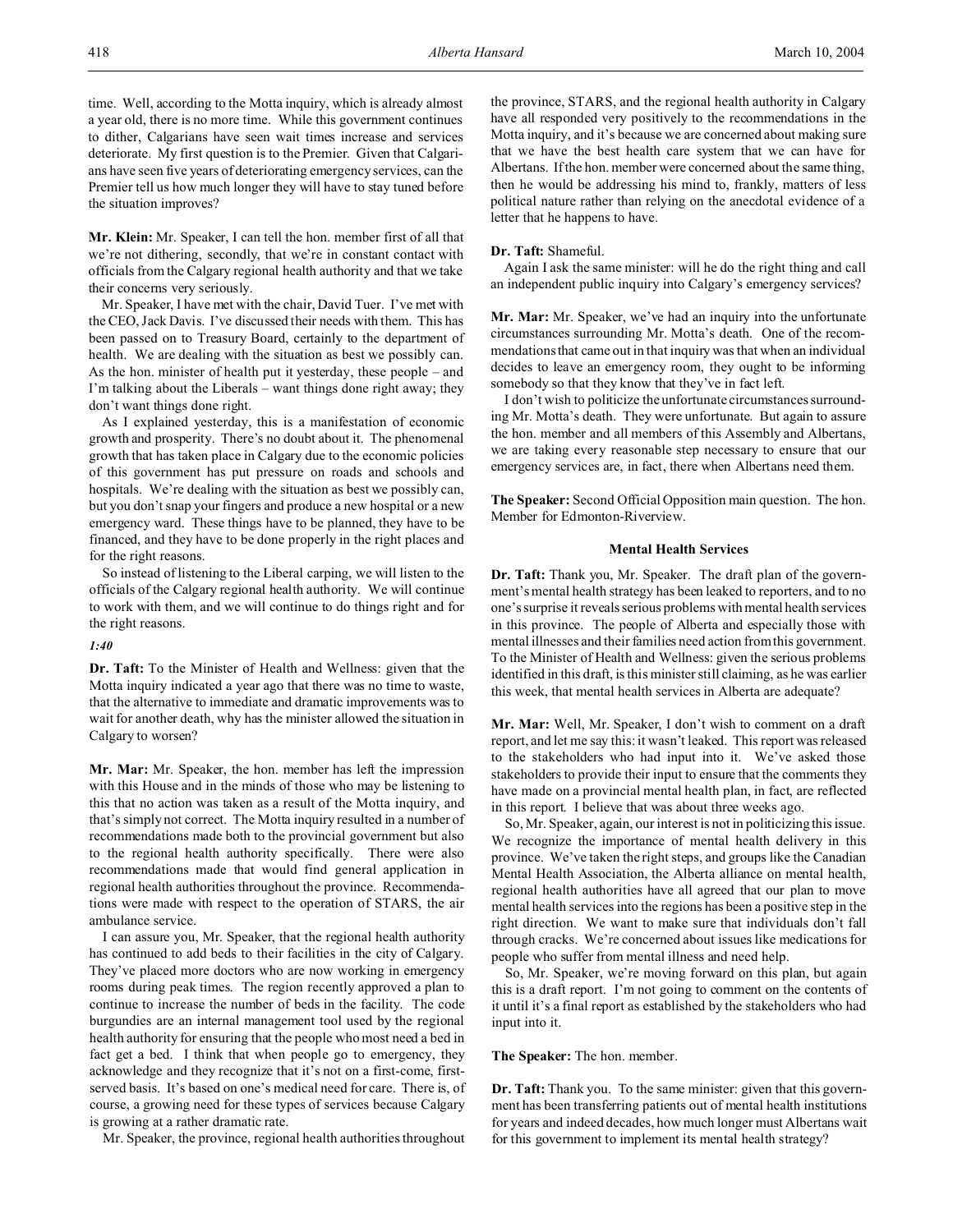The point is that we are moving forward on a significant mental health plan. We recognize the importance of this to Albertans and particularly those who have mental illness. We don't wish to politicize it yet one more time.

I mentioned earlier this week in answering the hon. member's question, that we devoted some \$240 million to the operations of the Alberta Mental Health Board, which was a 5 per cent increase from the previous year. But that, in fact, is only a part of what we devote in terms of dollars to the services for people with mental health concerns. Over and above that \$240 million, Mr. Speaker, the regional health authorities have identified that they spend an additional \$100 million. Over and above that, from our medical services budget, out of which physicians are paid, there are some 100 million dollars plus paid for the services of psychiatrists. We pay for drugs. These are all significant contributions to dealing with this very, very important issue.

Let me finally say, Mr. Speaker, that because we did have services that were provided through our regional health authorities and our Alberta Mental Health Board, that's exactly the reason why we wanted to consolidate our programs, not to spend less on them but to spend better on them, in a way that's more co-ordinated. That's the whole purpose of providing a mental health plan that works province-wide.

**The Speaker:** The hon. member.

**Dr. Taft:** Thank you, Mr. Speaker. Can this minister tell us what investigations his department is undertaking to ensure that the two recent tragedies in Edmonton involving the mentally ill are not the result of failings in the mental health system?

**Mr. Mar:** Mr. Speaker, those matters are currently before respective inquiries. I'm reluctant to speak specifically to them as a result of that. I understand that to be the rules of this House.

However, I can say that we are interested in the whole area of mental health. It's, again, exactly the reason why we are moving forward on preparing a provincial mental health plan, Mr. Speaker. We think that this is important. As I've said in this House and on many other occasions, when you look at the burden of illness that will be the responsibility of the Department of Health and Wellness in this province 10 and 15 years out, I've identified that diabetes and mental health issues are the two most important ones. I would challenge the hon. member to find another province anywhere in this country that is taking the kind of bold steps that we are in this province for the delivery of mental health services.

**The Speaker:** Third Official Opposition main question. The hon. Member for Edmonton-Gold Bar.

## *1:50* **Electricity Deregulation**

**Mr. MacDonald:** Thank you, Mr. Speaker. I never thought I would see a former member of the Deep Six Progressive Conservative committee, that used to advocate less taxes and less government waste, secretly raise taxes once he became a member of the Crown. The Minister of Energy has passed secret orders commanding energy consumers to pay for the office of the Utilities Consumer Advocate and now, we find out, also pay for parts of a \$3 million pro-electricity deregulation propaganda campaign. These secret orders are taxation without representation. My first question is to the Minister

of Energy. What authority does the minister have to levy this tax on energy consumers without approval of this Legislative Assembly?

**Mr. Smith:** Mr. Speaker, I'd encourage the hon. member to read the Electric Utilities Act, one that he's talked about for the last four years. It's always good to read them. They are tabled in the House. They're also subject to an amendment. Last year it was Bill 3. I would encourage the member to examine that information.

Now, Mr. Speaker, with respect to the specific charges through to the Balancing Pool and subsequently to the Alberta Energy and Utilities Board for the collection of funds to sponsor the utilities advocate, in fact this is the most transparent method that can be found in the government today. The charges are absolutely levied at the area where the source is, and through fully transparent and transcripted hearings those charges are made known to the public in advance, and that's where this member gets his information. So he's getting secret information from public documents.

**Mr. MacDonald:** Again, Mr. Speaker, to the same minister: given that these secret orders are not appropriate uses of this legislation, specifically section 148 of the EUA, why is the minister levying extra taxes on utilities to be paid by their customers when he does not have the legislative authority to do so?

**Mr. Smith:** Mr. Speaker, the policy is clearly a matter of the record.

**Mr. MacDonald:** Again, to the same minister: how many more times will this minister force customers to pay for a significant error in this government's judgment, which is electricity deregulation?

**Mr. Smith:** Well, Mr. Speaker, I think the most important thing is how much Albertans will save from having a competitive electricity system and not being subject to blackouts that we've seen in other jurisdictions across the world today, whether it be in Ohio or Ontario or Italy. In fact, the ability for this competitive market generation to function puts us in a position that's far ahead economically of any other jurisdiction in Canada. We have provided the electricity, record loads, record economic growth, the fastest growing economic jurisdiction in North America. It's a good system, it's a competitive system, and it's an open system.

**The Speaker:** The hon. Member for Edmonton-Highlands, followed by the hon. Member for Calgary-Fort.

## **Cattle Industry**

**Mr. Mason:** Thank you very much, Mr. Speaker. Information tabled at the House of Commons agriculture committee shows that in the last four months a whopping \$227 million in extra profits have been made by the meat-packing industry. In October of last year this surged to \$82 million in just one month on extra profits for processing beef, which corresponds to the period when most of the payments were being made under the BSE assistance plan. While the representatives are being grilled in Ottawa, this morning Tory members of the Public Accounts Committee outdid themselves as the Keystone Kops of cover-up.

## **Speaker's Ruling Committee Proceedings**

**The Speaker:** Hon. members, there was some anticipation by the chair with respect to this. The hon. Member for Edmonton-Highlands is the third party House leader, and he has been provided with all of the rules associated with question period. Might the chair just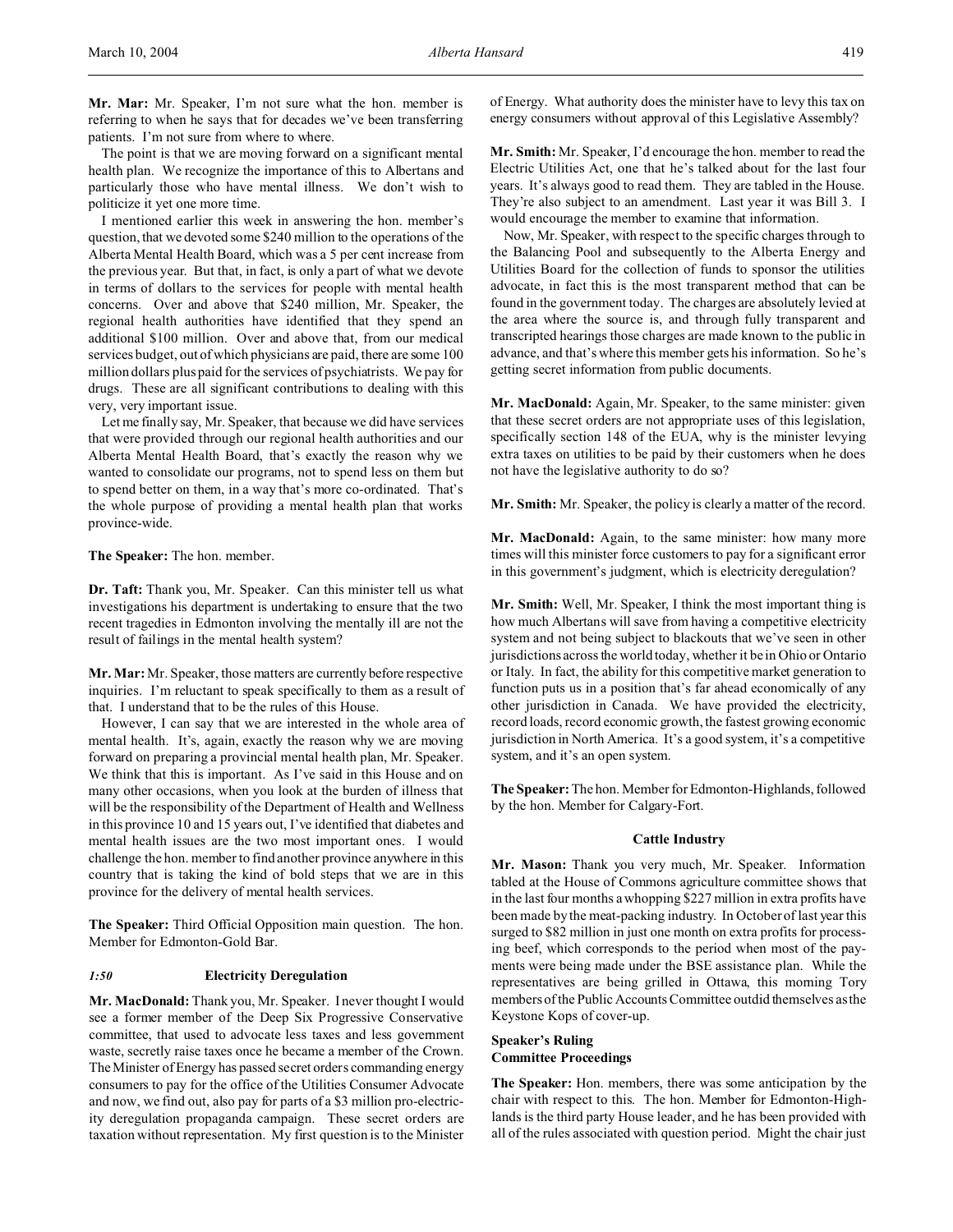read from *Marleau*, the Canadian House of Commons, the following: "Questions to the Ministry or a committee chair concerning the proceedings or work of a committee may not be raised." Further, "When a question has been asked about a committee's proceedings, Speakers have encouraged Members to rephrase their questions." The business of a committee is the business of a committee. It's not the business of the House until a report has come to the House from the committee.

So would the hon. member proceed on a different basis.

## **Cattle Industry**

## *(continued)*

**Mr. Mason:** Thank you very much for that, Mr. Speaker. My question, indeed, is: how does the government explain the \$82 million in extra profits made by meat packers last October on beef sales during the same time that BSE compensation monies were being paid out by this government in large amounts? That is to the Premier.

Thank you.

**Mr. Klein:** Mr. Speaker, I'll have the hon. Deputy Premier supplement. But what is happening in the House of Commons is, in my mind, what should happen in the House of Commons, and these questions should be asked.

Mr. Speaker, there is no cover-up whatsoever involved in this situation. As a matter of fact, I can't think of an issue that has been more investigated and more scrutinized than this issue of BSE. No. BSE has not been. That's the issue that should be scrutinized: the stupidity of BSE and the international overreaction to this affliction and the absolute minimal . . .

**Dr. Massey:** Is that what you're going to say to the Americans?

**Mr. Klein:** I will say to the Americans that there is minimal risk relative to BSE and that our beef is safe and it is of the highest quality. That's what everyone should be saying. It seems that in the whole issue of whether the \$400 million that we provided to help beef producers was being spent properly, the issue of BSE seems to have been lost completely and how we get the international community, along with the Americans, to gain confidence in the quality and the safety of our beef.

That's why I've suggested that a strike force be established, so that we can tell the international market first of all that American and Canadian beef is safe and it's of the highest quality and, secondly, that the international protocols need to be changed. This is not 1985. This is the year 2004, and the protocols relative to BSE have changed dramatically.

I mean, I've eaten more beef in the last year – I may be mad from time to time, but I'm not a mad cow. The risk of getting this is 1 in 10-billion meals, and that's if you eat eyeballs and brains and spines and ganglia and the other things.

**The Speaker:** Before my lunch is moved, the hon. member.

**Mr. Mason:** Thank you, Mr. Speaker. When the Premier talks about BSE, he tends to drop the E.

How can the government remain silent when, according to information prepared for the House of Commons agriculture committee, beef packers have generated \$227 million in extra profits since last October at the expense of consumers and cattle producers? Doesn't the government care?

**Mr. Klein:** Mr. Speaker, perhaps I should drop the E because I've been listening to a lot of it from that side, I'll tell you.

First of all, you have the House of Commons committee undertaking its review of the situation as it pertains to packing houses and packing house profits and whether there was any gouging or any misrepresentation by the packing plants of the money that was being used or whether they were making excessive profits.

*2:00*

First of all, tomorrow the minister of agriculture will release a full accounting of where every dollar of assistance went. Then we have the Auditor General, our Auditor General, doing what he is entitled to do, and that is to conduct a full audit of the programs. There are no restrictions, no restrictions whatsoever, placed on the Auditor General on how he chooses to conduct that audit. The only thing that he has received from this government is a letter from the hon. Deputy Premier asking him to fast-track it so that it doesn't linger and give more grist for the ND mill.

You know, the opposition, in my mind, are attempting to sow distrust and discord amongst the agricultural community. They meet with one small segment of the agricultural community, but they are trying to create discontent and discord among the agricultural community in regard to the effectiveness of the BSE assistance programs.

**The Speaker:** The hon. member.

**Mr. Mason:** Thank you very much, Mr. Speaker. Well, I would ask the Premier if he will accept a challenge to come with me to Vegreville tonight and meet with about 200 beef producers, who would be no doubt thrilled to hear his arguments there.

**Mr. Klein:** Mr. Speaker, I wouldn't go across the street with this member.

You know, Mr. Speaker, I travel the province, and the hon. Deputy Premier travels the province, and we don't need contrived and set up meetings to hear from the beef industry. We hear from the beef industry each and every day from all segments of the community. We don't pick and choose one segment of the beef industry.

I was in Vulcan just last week, and there were cow-calf operators, there were feedlot operators, and there were people from all components of the industry and not one complaint. Nothing but praise for this government and the way it has handled the BSE issue, particularly the assistance program, Mr. Speaker. Nothing but praise.

**The Speaker:** The hon. Member for Calgary-Fort, followed by the hon. Member for Edmonton-Centre.

## **Registration of Real Estate Documents**

**Mr. Cao:** Thank you, Mr. Speaker. Given that the real estate business plays a vital part in Alberta's economy, contributing billions of dollars and tens of thousands of jobs, and given that there are millions of transactions taking place each day, a day of delay costs a lot. I have brought to the minister responsible the issue of too long a turnaround time in document processing: 11 days of waiting, as one of my constituents told me. My question today is to the Minister of Government Services. What has the minister been doing to address this matter?

**Mr. Coutts:** This is a very good question. The hon. member is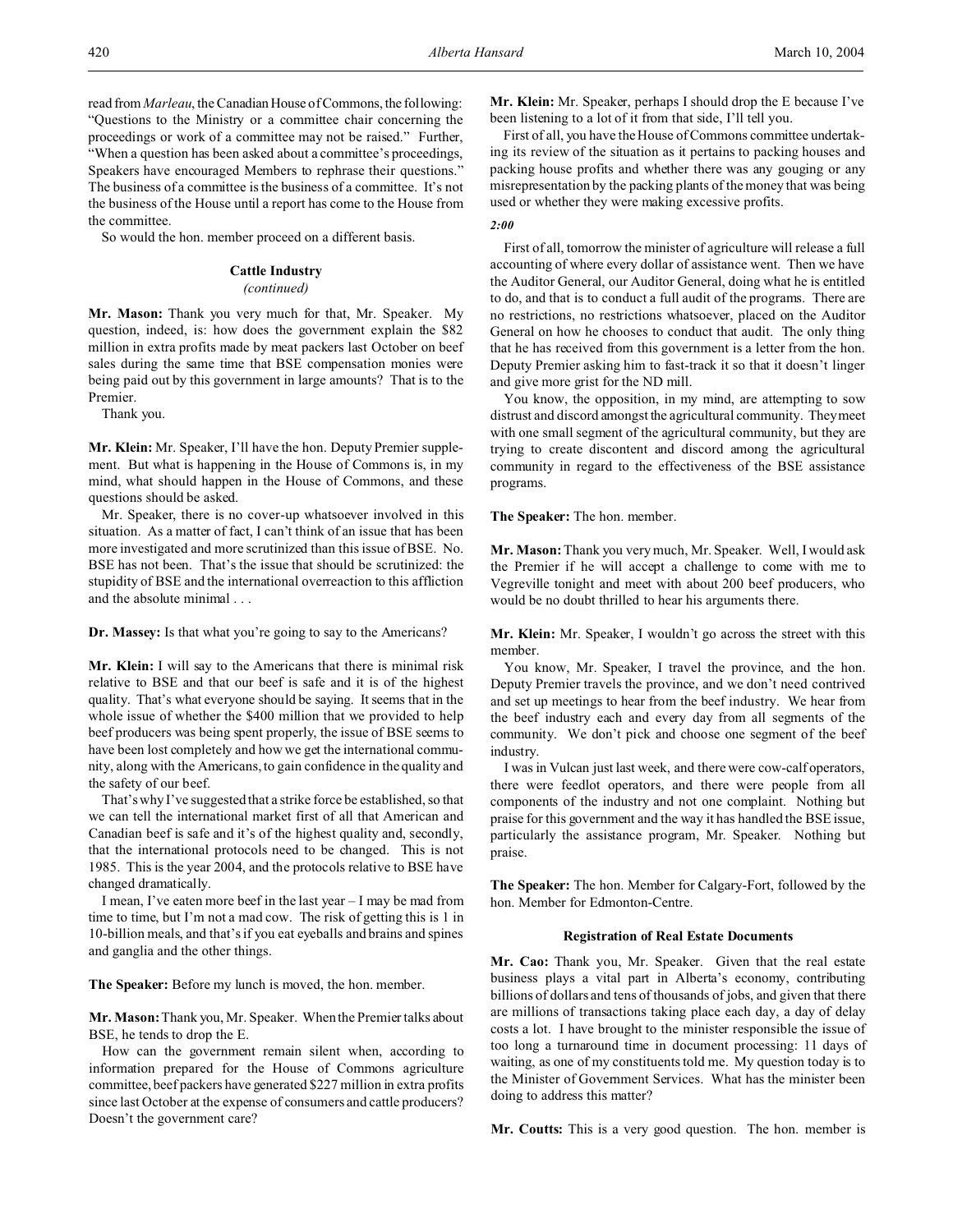We've had record volumes of land titles and mortgage registrations in this province over the last six to eight months, and, yes, we were as high as 18 days' turnaround. But the hon. member has brought it to my attention, as well as other members of this House, and we embarked immediately to get our staff in both Calgary and Edmonton to work some overtime, and they worked Tuesdays, Thursdays, and all day Saturdays. As well, we hired extra staff to get the turnaround times down to three days in Calgary and two days in Edmonton. The turnaround time has been improved.

In addition, Mr. Speaker, in order to communicate that to the real estate industry and to lawyers, we post the turnaround times through the Internet. They can get a hold of us through Service Alberta, the home page, at gov.ab.ca to make them fully aware of the situation so that the realtors and lawyers can control their times and take them into account when they're doing their transactions.

**The Speaker:** The hon. member.

**Mr. Cao:** Thank you, Mr. Speaker. My last supplemental question is to the same minister. Why are the turnaround times longer in rural Alberta than in Edmonton and Calgary?

**Mr. Coutts:** Mr. Speaker, this is a really good question. For those lawyers and realtors that do not have the opportunity to go directly to an office downtown in Edmonton or Calgary, where they have to rely on mail, where they have to rely on courier services, there will be a couple of days extra to look after transportation of the documents.

However, once they get into the Calgary office, once that documentation gets into the Edmonton office, they are put in the same order as every other registration that comes in. The turnaround times for the rural people are exactly the same, once it gets into our Calgary office and Edmonton office, as for all other registrations. The documents are done precisely in order so that everyone gets treated the same way.

Thank you very much, Mr. Speaker.

**The Speaker:** The hon. Member for Edmonton-Centre, followed by the hon. Member for Lacombe-Stettler.

## **Victims of Crime Fund**

**Ms Blakeman:** Thank you, Mr. Speaker. People convicted of an offence and sentenced to a fine pay an additional surcharge which goes to the victims of crime fund. In addition to compensation and funding the Criminal Injuries Review Board, the fund also allocates dollars to victims' programs, but in Alberta the victims of crime fund continues to have millions of dollars in surplus every year. My questions are to the Solicitor General. Given that there remain such large surpluses every year, why aren't all the groups that are eligible to receive funding getting the full amount that they've asked for?

**Mrs. Forsyth:** Well, Mr. Speaker, we have made significant progress on supporting victims in this province. I was pleased to announce two years ago that the MLA for Calgary-Shaw would do an in-depth report in regard to a consultation with victims and organizations across this province. I have received her report and have spent a lot of time reviewing it, and I don't make excuses for that. There are some financial implications to that, and we're working through the process and will be announcing something shortly.

**The Speaker:** The hon. member.

**Ms Blakeman:** Thank you. Did the consultation on the victims of crime fund done by the Member for Calgary-Shaw contain any recommendations for what to do with the surplus that's in the fund?

**Mrs. Forsyth:** Well, you know, Mr. Speaker, that's a good question. The report done by the Member for Calgary-Shaw made many, many recommendations, and it made very, very good recommendations. There are several recommendations that are well done that are going to benefit all of the victims in this province.

**The Speaker:** The hon. member.

**Ms Blakeman:** Thank you. My final question to the Solicitor General: why is the Solicitor General allowing the victims of crime fund to hoard money that could be going to benefit victims' programs in this province, like funding for sexual assault centres?

**Mrs. Forsyth:** Well, Mr. Speaker, that's not true.

**Ms Blakeman:** Yes, it is. You've got a surplus; you're hoarding that money. Answer it.

**Mrs. Forsyth:** Well, you're yelling across the hall. You're so rude.

**The Speaker:** The hon. Member for Lacombe-Stettler, followed by the hon. Member for Edmonton-Mill Woods.

## **Hog Producers**

**Mrs. Gordon:** Thank you, Mr. Speaker. My questions today are to the Minister of Agriculture, Food and Rural Development. Today I would like to reference another good meat source, Alberta pork. Lacombe county raises more hogs per acre than any other area in this province. Many of my producers have concerns, having experienced drought, increased input costs plus prolonged low market prices, and now the talk of tariffs. Thus, their questions, hon. minister: will the Canadian agricultural income stabilization program, CAIS, help both the small operator as well as the large operator; for example, those who manage up to 5,000 sows farrow to finish?

## *2:10*

**Mrs. McClellan:** Mr. Speaker, I firmly believe that the CAIS program, the Canada agricultural income stabilization program, will assist our hog producers, our grain producers, our cattle producers, in fact all aspects of production in this province. To make sure of that, we've spent a lot of time with the industry, and of course I've outlined in the House some changes that we've negotiated in that program to deal with some of the issues that the hog industry are dealing with, and one is negative margins.

It also affects the grain industry if you have prolonged periods of drought, and it has affected the cattle industry with the significance of the BSE. This program is designed to respond to perhaps small changes in income, but with the additional changes dealing with negative margins, payment caps, and accrual or inventory, it will deal with the others.

To make sure that it would work for the industry, Mr. Speaker, what we have done is bring in a group of hog producers who have very kindly brought their records from their operation in, and we have worked that program with their actual on-farm records to ensure that we haven't missed anything else in the program. So I'm firmly convinced that this will be responsive to them.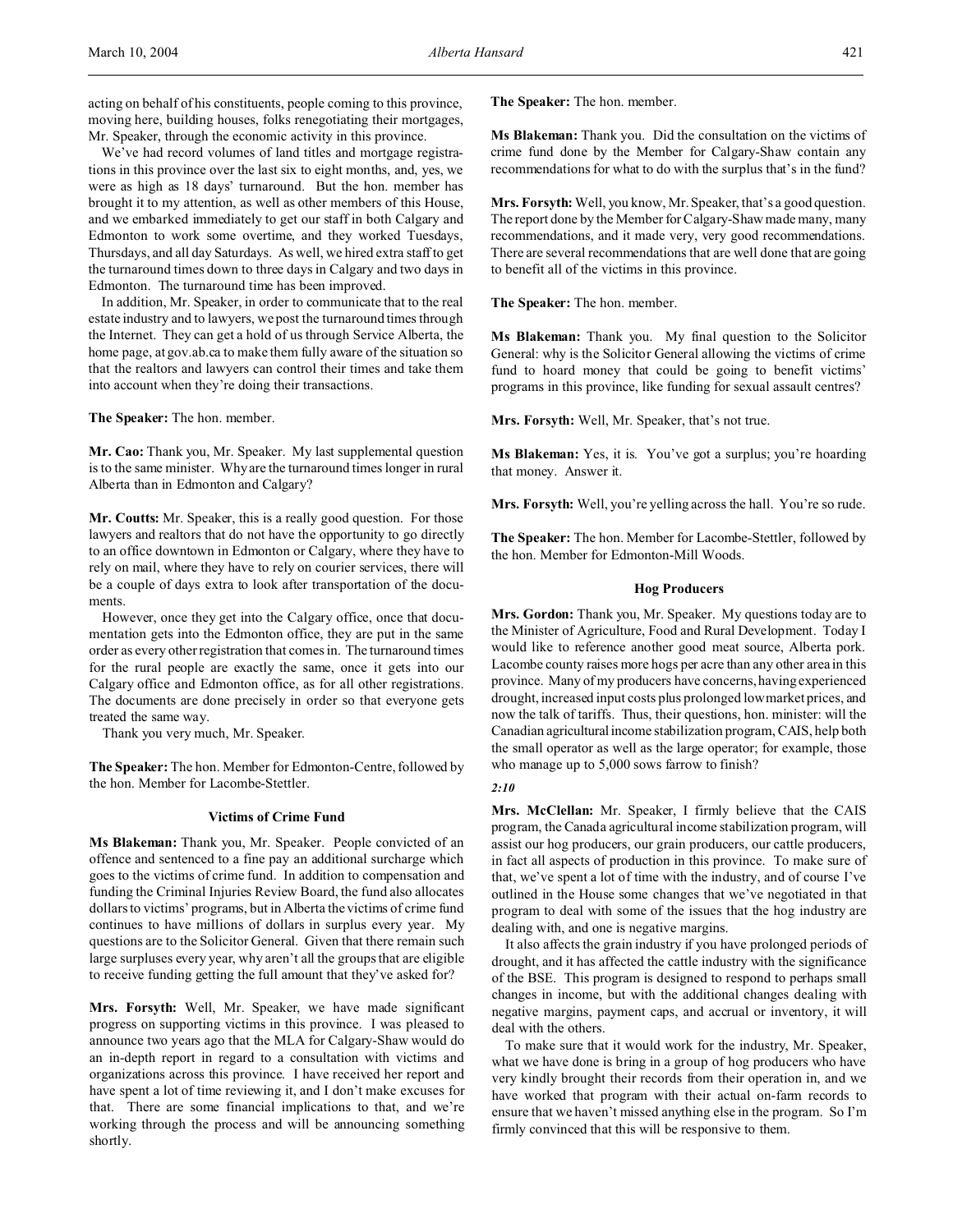**Mrs. Gordon:** Will the recently announced deadline changes to this program affect my producers, possibly to the point that you have given serious consideration to deferring the deposits for CAIS for 2003?

**Mrs. McClellan:** Mr. Speaker, the deadline extensions that the federal government have announced don't apply to Alberta because we are going to administer the program in our own province. We have found that our producers prefer the ability to contact a person to have a hands-on opportunity rather than going through a telephone system that is difficult at best. One of the reasons that we don't have to worry about one deadline is that the federal government have changed their deadline to December 31; ours always was.

Now, the deadline for actually selecting your level of income protection is March 31. We have asked Ag Financial Services to review that deadline and ensure that with all of these other things that our industry is facing, they can meet that deadline.

**Mrs. Gordon:** Hon. minister, what is the reality of this situation if the U.S. indeed does add a tariff to Alberta's live hog exports?

**Mrs. McClellan:** Mr. Speaker, as far as I understand the latest information I have, the U.S. government has not at this point made any motions to impose a tariff. However, we do know that the U.S. pork producers have filed a petition demanding that a tariff is instituted. We're very disappointed that this petition has been filed.

Alberta does not in any way unfairly subsidize its hog producers, and in fact the CAIS program, that we just discussed, was designed very carefully to ensure that it would not cause countervailing actions. I can tell our hog industry that we'll be working with them and our federal government very hard to ensure that the interests of our hog producers are protected.

Mr. Speaker, finally, I think this does again point to the weakness of antidumping laws as they apply to agriculture in particular, and I hope we can rectify that.

**The Speaker:** The hon. Member for Edmonton-Mill Woods, the Interim Leader of the Official Opposition, followed by the hon. Member for Innisfail-Sylvan Lake.

## **Alberta SuperNet**

**Dr. Massey:** Thank you, Mr. Speaker. There are many private companies working with the government on the development of the SuperNet. Nearly \$200 million have been committed to this venture. My questions are to the Minister of Innovation and Science. When companies buy computer parts for the SuperNet, is it mandatory that the full discount that they receive be passed on to the government?

**Mr. Doerksen:** Mr. Speaker, the construction of the SuperNet is a contract with, primarily, our major contractor, Bell West, to construct and roll out construction throughout not only the base network, in which they've committed money, but also into the extended network that will connect every school, hospital, government building, library across this province.

The specific question is something that I will take under advisement and provide the member with a more complete answer after review of the question.

## **The Speaker:** The hon. member.

**Dr. Massey:** Thank you, Mr. Speaker. Again to the same minister: what role does the department play in inspecting work that is currently being performed?

**Mr. Doerksen:** To deliver the kind of broadband capability that we have put into the contract requires certain electronic components to be installed in locations right across the province. The department ensures through the inspection of those electronic systems and the characteristics that they meet the standards that are set out in the contract so that we can deliver the kind of service to the schools and the hospitals and the libraries that is set out in that contract.

**The Speaker:** The hon. member.

**Dr. Massey:** Thank you. Again to the same minister: what checks does the department perform to ensure that the amounts charged to the government for the hours worked are correct?

**Mr. Doerksen:** Mr. Speaker, again that's a very important question. As you roll out any kind of contract in government, you want to make sure that you are getting value for the money that you have spent, and we do undergo a rigorous process to make sure that the standards as were set out in the contract are in fact met and that the money is accounted for. But, again, I will look at the specific question there and provide the member with a more detailed explanation upon that consideration.

**The Speaker:** The hon. Member for Innisfail-Sylvan Lake, followed by the hon. Member for Edmonton-Centre.

## **Beef Slaughter Facilities**

**Mr. Ouellette:** Thank you, Mr. Speaker. As many in this Assembly know, provincially inspected cow slaughter facilities have waiting lists, some as long as two to three months. Many of my cattle ranching constituents have been calling me about using mobile butchers, or mobilers, to kill their cattle and then send them to a provincially inspected slaughterhouse for cutting and wrapping. My constituents tell me that provincial inspectors are being too hard on producers who attempt this. My questions are all for the Minister of Agriculture, Food and Rural Development. Why in a time when our cattle industry is dealing with unprecedented challenges are provincial inspectors being so hard on small slaughter facilities trying to use mobile butchers to help relieve the backlog?

**Mrs. McClellan:** Mr. Speaker, quite simply put, we're not prepared to reduce our standards and call into question our procedures in the safe handling of meat. Let me make it very clear. Mobile butchers are allowed to slaughter cattle on the farm for the immediate use of the family or persons that would be on that farm. They can have an animal slaughtered on the farm. There is a way to do that and then take it to a slaughterhouse. However, I'm having a hard time understanding, if the backlog is two to three months, how killing the animal and then getting it to the abattoir is going to help that a lot, but I'm willing to accept that that may be the case.

There is a way to do it on a farm. First, you bring in a veterinarian, and you inspect that animal. Then the animal would be tagged by that veterinarian, and that veterinarian would identify if there were any preslaughter signs of illness. This would be on a form that would be presented to the provincial inspector at the provincial abattoir or the slaughter facility they're taking it to, and then a postmortem investigation would occur there. The producer has to assume those costs of having that veterinarian come in and fill out those forms and send them on, but you can do it.

**The Speaker:** The hon. member.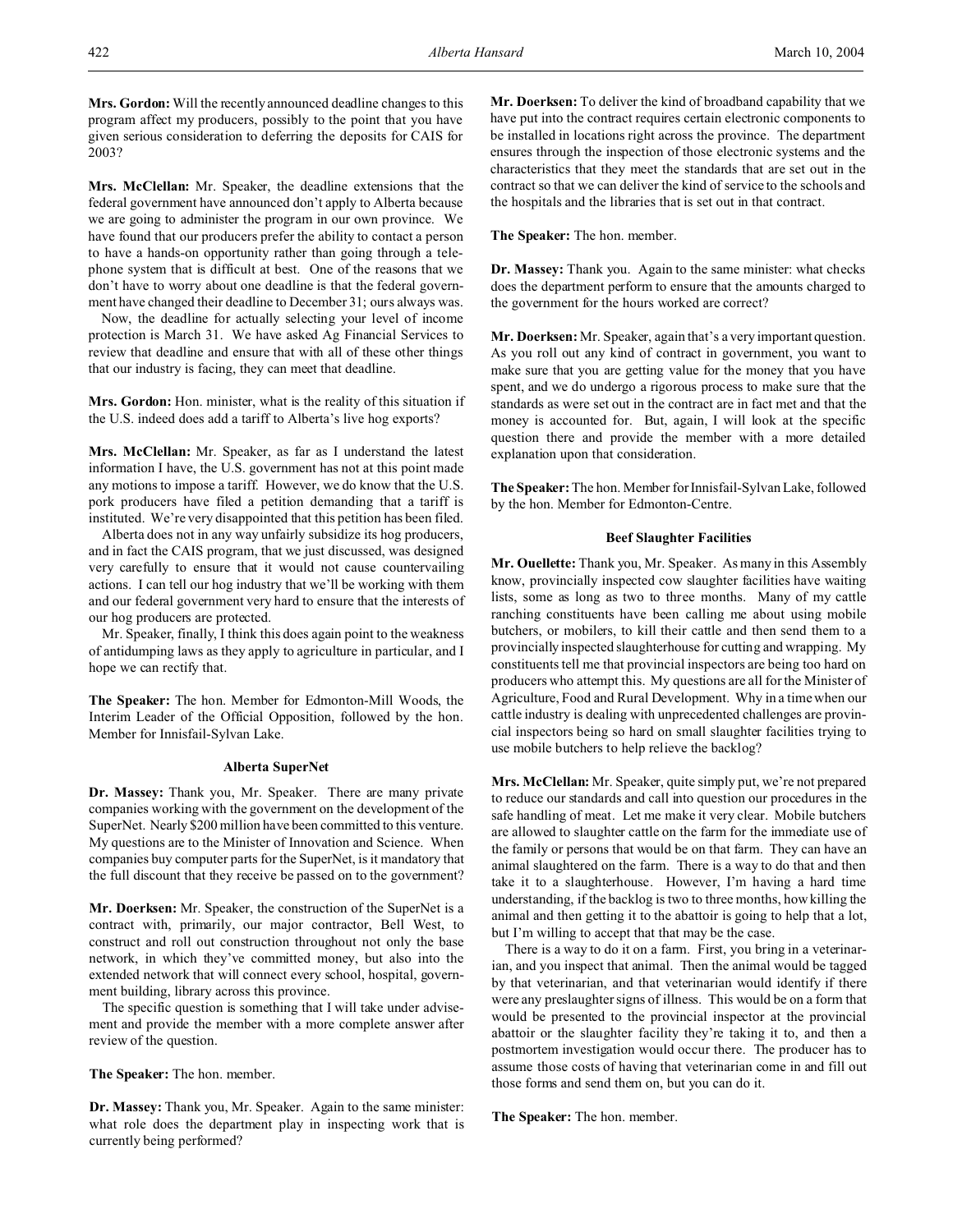**Mr. Ouellette:**Thank you, Mr. Speaker. Why are mobilers required to skin the carcass prior to sending them to a slaughter facility even though this is potentially harder and more dangerous to do on the farm than in a slaughter facility?

*2:20*

**Mrs. McClellan:** Well, Mr. Speaker, you can leave the hide on before you take it, or you can kill the animal and take it in with the hide on, but the place that you take it to has to have a separate room for skinning, and not all do or not all will provide that. So the slaughter facility would have to apply to Alberta Agriculture, Food and Rural Development. They'd have to have their dedicated room inspected, and barring any complications, this will allow mobile butchers to leave the skinning to the slaughter facility. Again, you could do it, but there are rules around it.

Mr. Speaker, we have examined this extensively at a policy level over and over and over again, and food safety and the quality and safety of our product have to remain paramount.

**The Speaker:** The hon. member.

**Mr. Ouellette:** Thank you, Mr. Speaker. Given that there are many Albertans who would buy beef directly from a producer even if they had to sign a waiver, would the minister consider allowing producers to sell beef that's been slaughtered by a mobiler?

**Mrs. McClellan:** No, Mr. Speaker. We wouldn't consider allowing this to happen, and there's a good reason why. Because the person who signed the waiver would have to eat all of the beef. Otherwise, we'd have to have a waiver from anybody else in the family that was going to consume that. So the person couldn't feed it to his family. He couldn't feed it to his friends. He couldn't feed it to his neighbours. How useful is that? It's an if. We assume that all food is safe, but if there was an incident, the liability would be incredibly high.

Mr. Speaker, we're fully aware of the pressures that our industry is feeling, and I have to say that my colleagues have brought these issues to me. We've debated them through a policy area, and we're trying everything we can to alleviate the backlog, but we've made a decision as a government that we will not compromise Alberta's quality food safety system in this or any other issue.

**The Speaker:** The hon. Member for Edmonton-Centre, followed by the hon. Member for Edmonton-Strathcona.

## **VLT Payout Rates**

**Ms Blakeman:** Thank you, Mr. Speaker. The Alberta Gaming Research Institute released a report on VLT gambling in Alberta recently which indicated that there was significant player confusion over VLT payout rates. The reported indicated that this was "startling and runs counter to the precept of 'informed consent' that undergirds consumer protection legislation." Signs in VLT locations read: the video lottery network in Alberta has been designed to pay out approximately 92 per cent. My questions are to Minister of Gaming. Given that signs promising a 92 per cent payout are misleading, when is the minister going to correct the signs or change the payout?

**The Speaker:** The hon. minister.

**Mr. Stevens:** Mr. Speaker, thank you, and thank you to the hon. member for the question. I think it's important for those who are

listening to recognize that the hon. Member for Edmonton-Centre is the Gaming critic for the Liberal Official Opposition, and the fact that the last question she asked me as Minister of Gaming was a year ago speaks volumes to the quality and substance of our gaming policies. Indeed, I think that a lot is to be said of the men and women who implement those policies through the Alberta Gaming and Liquor Commission.

Now, with respect to the particular question the fact is that each and every one of these machines has a gaming chip, and each and every one of those gaming chips is verified by a certified organization, and the information with respect to those gaming chips has been available to players for a very long time. The information that the hon. member referred to is exactly right.

**Ms Blakeman:** I think the minister assumes too much and misunderstands the question.

What steps has the minister taken to make Alberta less susceptible to the same legal action that Quebec is experiencing over similar signage?

**Mr. Stevens:** Mr. Speaker, I'm very proud of the work that the AGLC and Alberta Gaming do with respect to informing the public and with respect to responsible gaming.

I think it's fair to say that the initial question that the hon. member put to me referenced a report that had this particular matter in it, and one of the things about that particular report was that it was published on the Internet on February 12, one month ago. One of the comments I made at that time was that the report had not been peer reviewed and that there were some issues with respect to it and that I was looking forward to a scientific verification of a substantial portion of that report.

One of the things I would like to do today, Mr. Speaker, is to table with you a letter that I have received from the Population Research Laboratory, which is well known to the opposition  $-$  it's a very credible research component at the University of Alberta – that comments on the limitations of that particular report. I think it's important that that be put on the record given the general line of questioning that this hon. member is taking based on comments in the report.

**The Speaker:** The hon. member.

**Ms Blakeman:** Thank you. Given that the minister constantly touts the new responsible gaming features on the VLT machines, how can the government expect these to work when, at the same time, the new VLT machines you spent so much money on are filled with all the new flash and dazzle that incites people to come and play them?

**Mr. Stevens:** Well, Mr. Speaker, the responsible gaming features, which we call reality checks, are based on some work that was done in Nova Scotia a couple of years ago. That was the first provincial jurisdiction to introduce these reality checks into the gaming machines.

Essentially, what they are are things like a clock. There's been a criticism that people lose sense of time, so there is now a clock. There's another feature which has both credits and dollar value. There have been suggestions that people, when they see only credits, don't have a sense of the value of what they are playing for, so that particular feature is now there. There's also a pop-up which says: "You've been playing for 30 minutes. Do you wish to continue?" You have to engage that particular message in order to continue. A criticism was that people had lost the sense of time, and that addresses that issue. Another one is a responsible gaming banner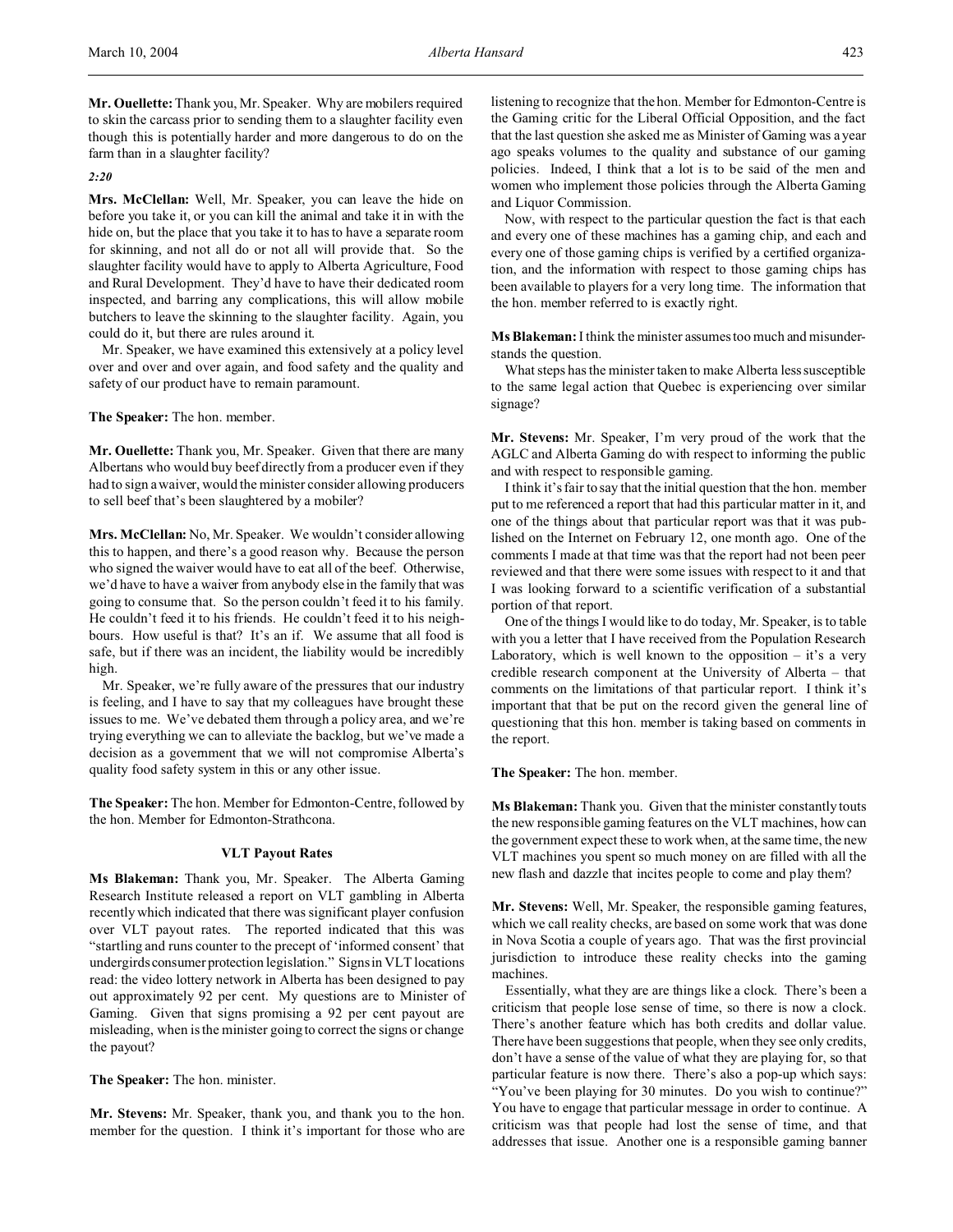which indicates information with respect to where people can get help on problem gambling matters. That has obviously been an issue, so that is there.

I can tell you, Mr. Speaker, that when this came forward, we said that what it will do is it will help players manage their time and money. The full impact of that particular program is not known. The research has not been done, but I can tell you that we have embarked upon research that, hopefully, will provide us with some assistance in determining the value of those particular features. Admittedly, we do not know in full what they will be, but the fact is that the general consensus is that it is a good first step.

**The Speaker:** Hon. members, 30 seconds from now I'll call upon the first of seven members to participate.

Well, hon. members, I'm not sure if this Assembly can handle this twice in one day, but is the Assembly prepared to allow the hon. Member for Red Deer-North to redo her introduction?

[Unanimous consent granted]

## head: *2:30* **Introduction of Guests** *(reversion)*

**The Speaker:** The hon. member.

**Mrs. Jablonski:** Thank you very much, Mr. Speaker. I'm very pleased to see that the students from Red Deer have arrived safely, and it is now my great pleasure to introduce to you and through you to members of this Assembly 43 of the most enthusiastic and energetic kids in Alberta. They're here with some of their teachers and some of their parents, and I'd like to introduce them: Ms Janice Dempsey, Mr. Bob Irwin, Mr. Kenton Biffert, Mrs. Gwen Pozzolo, Mrs. Barb Vold-Bowd, Mr. Bill Bowd, Mrs. Derilee Zeibart, Mrs. Monica Janzen, Mrs. Lorraine Irwin, Mrs. Karen Ritchie, Mrs. Sherry Brock. They are in the members' gallery, and I would ask them all to rise and receive the warm traditional welcome of this Assembly.

## head: **Recognitions**

**The Speaker:** The hon. Member for Edmonton-Glenora.

## **Kids Help Phone**

**Mr. Hutton:** Thank you, Mr. Speaker. I rise today to recognize a phenomenal service, the Kids Help Phone. This is Canada's only national, bilingual, 24-hour, toll-free telephone counselling service for children and youth who are experiencing difficulties or situations of personal crisis. The phones are staffed with professional counsellors with backgrounds in social work, education, and health care, who provide confidential counselling information, education, and referral services.

The Minister of Community Development and I were at a launch for the Bell Walk for Kids, which will take place in 35 communities across the country on May 2. Anyone interested in participating can sign up on-line or pick up a brochure at Bank of Montreal for the Bell walk, which will support this worthy cause for children and youth, Kids Help line.

Thank you, Mr. Speaker.

**The Speaker:** The hon. Member for Edmonton-Centre.

#### **Multicultural Health Brokers Co-operative**

**Ms Blakeman:** Thank you, Mr. Speaker. I'd like to recognize the work of the Multicultural Health Brokers Co-operative. Their mandate to support immigrant and refugee individuals and families in attaining optimum health through relevant health education, community development, and advocacy support has been a great asset to Edmonton. Their services are available to anyone at no cost. As the MLA for Edmonton-Centre, many of my constituents are immigrants and new Canadians. The Multicultural Health Brokers can offer services in over 16 languages including Spanish, Eritrean, Kurdish, Persian, French-speaking African, Somali, or Sudanese.

Emerging from health initiatives in the early '90s, the co-operative is now a registered workers' co-op and has since 1995 been providing culturally and linguistically relevant prenatal and postnatal outreach as well as parenting support. The Multicultural Health Brokers will do home visits or counsel by phone. They organize hospital tours, do community education, consult and advise concerning crosscultural issues, and provide advocacy support to individuals and families.

I'm so grateful that this group of dedicated multicultural professionals make Edmonton better by helping all cultures to achieve wellness and to thrive.

**The Speaker:** The hon. Member for Calgary-West.

## **Gloria Miller**

**Ms Kryczka:** Thank you, Mr. Speaker. I'm very proud to recognize Gloria Miller, a constituent of mine in Calgary-West who was recently awarded a Lifesaving Society rescue award by the Lifesaving Society, Alberta and Northwest Territories, for her immediate reactions to a situation at hand on July 20, 2003.

On that day Riley Minue dove off a cliff at Nature's Hideaway along the Sheep River near Okotoks. He hit the water the wrong way and was knocked unconscious on impact. Gloria Miller, who was in the area with family and friends, noticed Riley's body face down in one and a half feet of water. She immediately pulled him to shore, had someone call 911, and applied CPR until he was breathing again and until emergency medical services arrived. Riley was airlifted by STARS air ambulance to a Calgary hospital and has since recovered from his extensive injuries. There is no doubt Gloria's quick actions saved Riley Minue's life.

Congratulations on your rescue award, Gloria.

**The Speaker:** The hon. Member for Grande Prairie-Wapiti.

## **Arthur Bruyere**

**Mr. Graydon:** Thank you, Mr. Speaker. On March 12, 2003, Percival Meruena was working on a boat near a pier in Hawaii when he fell overboard and got caught in the propeller of a tender boat. Coworker Arthur Bruyere of Grande Prairie, Alberta, was on the beach when he received a radio message from security requesting immediate assistance. Arthur ran to the pier, assessed the situation, and without any thought for his own personal safety dove into the water to help safety manager Billy Gilbert in keeping Percival's head above water. His pants were wrapped around the propeller shaft, so he was unable to move.

Arthur knew that time was of the essence so he obtained a mask from a bystander and went underwater for long periods of time, working as quickly as he could to untangle Percival's pants. His efforts met with success. With the assistance of Billy they removed Percival from the water to safety.

There is no doubt that Arthur Bruyere's quick action and disregard for his own personal safety saved the life of Percival Meruena. It is for this reason that Arthur Bruyere from Grande Prairie was the recipient of a life-saving rescue commendation award and the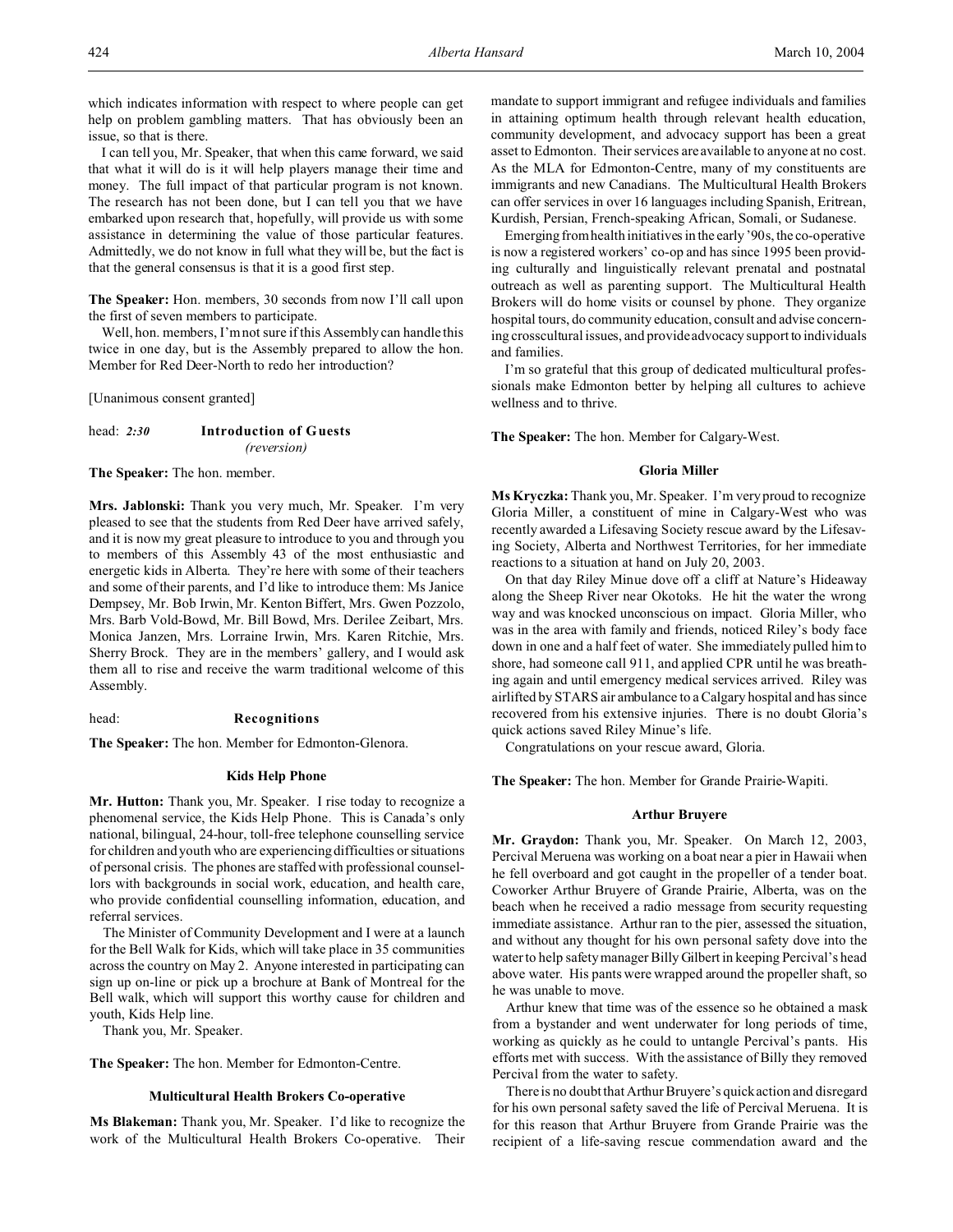Lifesaving Society medal with the bar of merit, and it's for his heroic action that I'm recognizing Arthur Bruyere today.

Thank you.

**The Speaker:** The hon. Member for Calgary-Mountain View.

## **Sheri McDougall Kyle Blocksom Brent Miller**

**Mr. Hlady:** Thank you, Mr. Speaker. On Monday, March 8, it was my distinct pleasure to attend the annual life-saving investiture ceremony organized by the Lifesaving Society for Alberta and the Northwest Territories. Three of the recipients are from my constituency of Calgary-Mountain View, and I'm proud to recognize them today. Sheri McDougall and Kyle Blocksom were presented with the M.G. Griffith certificate in recognition of their heroic efforts in the execution of two separate life-saving endeavours.

On August 9, 2003, Sheri McDougall drew upon her life-saving and lifeguarding skills when she came upon a motor vehicle collision near Stettler. Sheri was instrumental in assisting both drivers involved in the accident until police and emergency response personnel arrived.

On November 30, 2002, Kyle Blocksom drew on his bronze medallion skills to rescue Wayne Thomas, who had fallen through the ice on Bow Lake. Along with help from others they got his friend Lori off the ice to safety as well.

Brent Miller of my constituency received the Commonwealth certificate of thanks for his dedication and commitment to the society's drowning prevention program known as Canadians Water Smart.

I would like to extend my sincere congratulations to all of these brave and dedicated members of our community.

**The Speaker:** The hon. Member for Innisfail-Sylvan Lake.

## **Matthew Rice Lee Chambers DeeAnn Daniels**

**Mr. Ouellette:** Thank you, Mr. Speaker. I rise today on behalf of the Member for Rocky Mountain House to recognize Matthew Rice of Rocky Mountain House, who was awarded the Royal Life Saving Society's M.G. Griffith certificate on March 7 by the Lieutenant Governor of Alberta. This award is the second highest national rescue award of the Royal Life Saving Society and is presented for demonstrating significant personal bravery in an outstanding rescue attempt.

On August 9, 2003, Mr. Rice came upon a motor vehicle collision near Stettler and using his acquired life-saving skills was able to immobilize the semiconscious driver, thus saving her life. Two other constituents, Lee Chambers and DeeAnn Daniels, were awarded the bar to the Commonwealth service medal and the certificate of thanks, respectively.

I would like to ask members of this Assembly to join me in recognizing the bravery of Matthew Rice and the outstanding volunteer service of Lee Chambers and DeeAnn Daniels.

**The Speaker:** The hon. Member for Edmonton-Strathcona.

## **Preserve Garneau**

**Dr. Pannu:** Thank you very much, Mr. Speaker. It's an honour for me to stand and recognize Preserve Garneau, an organization that's

been, along with many residents of the Garneau community, striving to protect Garneau's unique historical character.

In their ongoing efforts to stop the encroachment of the University of Alberta into the Garneau community, residents have had some notable successes. Last September I had the pleasure of attending the dedication of Adair park, named in honour of Joseph and Dorothy Adair. Among the many accomplishments attributable to this remarkable couple, I would like to note that Dorothy Adair was a founding Alberta member of the Co-operative Commonwealth Federation, the forerunner of the party I'm privileged to lead. Community residents and groups have also been able to obtain historical designations for many of the houses in the area such as Rutherford House and the Cecil Burgess House.

So congratulations to Preserve Garneau and other groups and residents for their successes. My thanks for their efforts and my best wishes as they continue their work. Thank you.

## head: **Presenting Reports by Standing and Special Committees**

**The Speaker:** The hon. Member for Edmonton-Gold Bar.

**Mr. MacDonald:** Thank you very much, Mr. Speaker. As chair of the Standing Committee on Public Accounts, I hereby submit five copies of the Report of the Standing Committee on Public Accounts for the Third Session of the 25th Legislature covering the committee's activities in the year 2003.

Thank you.

#### head: **Notices of Motions**

**The Speaker:** The hon. Member for Edmonton-Riverview.

**Dr. Taft:**Thank you, Mr. Speaker. I'd like to give notice that I plan to raise a matter of urgent and pressing necessity under Standing Order 40 at the appropriate time.

## head: **Tabling Returns and Reports**

**The Speaker:** The hon. Minister of Children's Services.

**Ms Evans:** Thank you, Mr. Speaker. I'm pleased today to table the required number of copies of the Social Care Facilities Review Committee annual report for 2001-2002. As you know, the Member for Calgary-Shaw chairs this particular review committee. During that year the committee visited 103 foster homes, 37 child and youth social care facilities, 17 women's emergency shelters in 11 of our regional authorities. During those 157 visits the committee interviewed more than 750 service recipients, foster parents, and staff members. There's been huge work done in these reports, and I commit them to the Assembly.

*2:40*

**The Speaker:** The hon. Member for Edmonton-Highlands.

**Mr. Mason:** Thank you, Mr. Speaker. Today I'm tabling five copies of documents tabled in the House of Commons Committee on Agriculture and Agri-Food showing that meat packers have made an extra \$227 million in profits since October 2003.

**The Speaker:** Are there others?

The hon. Government House Leader on a point of order.

## **Point of Order Allegations against a Member**

**Mr. Hancock:** Thank you, Mr. Speaker. I raised a point of order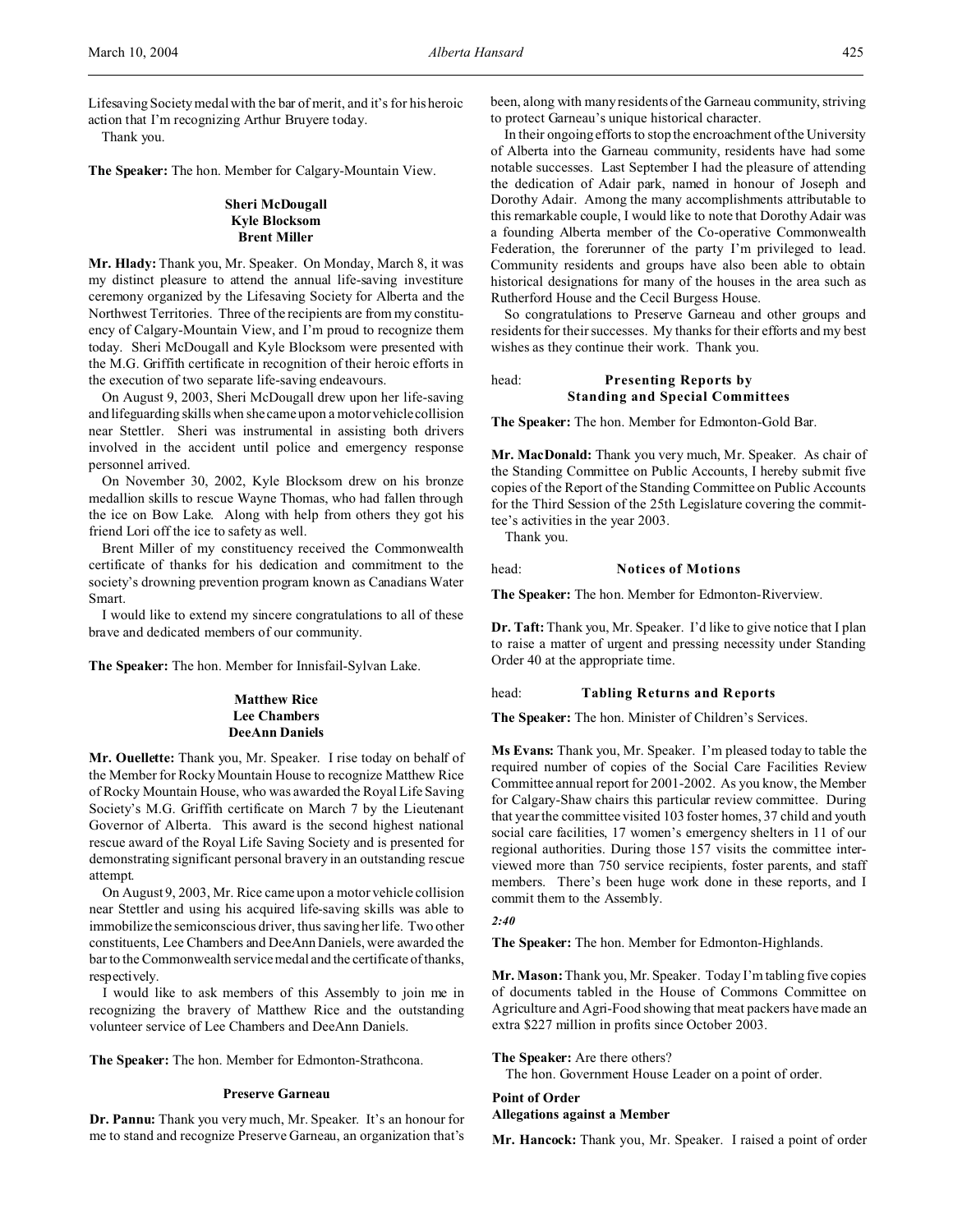The hon. member clearly made an allegation against the Minister of Energy when he indicated in the preamble to his question on numerous occasions that the minister was making secret orders with respect to secret taxes. I think that's clearly an allegation that's outside the scope of question period. He could have asked his question in an appropriate manner relative to the issue with respect to the sum of money which was purportedly being paid by consumers, but instead he was suggesting – more than a suggestion, making a direct allegation – that the Minister of Energy contravened the law and imposed a secret tax without telling anybody. That is an allegation which should be ruled out of order, in my submission.

**The Speaker:** The hon. Member for Edmonton-Centre.

**Ms Blakeman:** Thank you, Mr. Speaker, for the opportunity to answer the point of order raised by the Government House Leader. I'm going to approach this in two parts. One is the question of whether something was secret or not, and the choice of the word by the Member for Edmonton-Gold Bar was not arrived at lightly. It was some effort to find a ministerial order, and in fact it was not gazetted; it was not available through sessional tablings. When I looked at a dictionary definition of what secret is, it's kept from the knowledge of others, a mystery, kept hidden.

So, certainly, the Member for Edmonton-Gold Bar felt that the information was kept secret. It was not available through the usual processes that this House is accustomed to using, that being the tabling or the *Gazette*. In fact, he had to get it through a third source, so it was kept hidden from here.

As to the allegation that the Member for Edmonton-Gold Bar was somehow saying that the minister had contravened a law, he says quite clearly – I was not able to look at the Blues; I'm going off the question from the member – and does repeatedly talk about secretly raising taxes, which was the anecdote he was using to describe the money that was being asked for, and that he passed secret orders commanding energy users to pay for the office of the Utilities Consumer Advocate.

In fact, that appears to be a reality. There are no allegations involved there about doing something that's contravening the law. I would argue that in fact the minister did pass a secret – that is, kept hidden – order that was asking for payment for the Utilities Consumer Advocate. That is backed up by the information that in fact is available through this ministerial order 82/2003. The member did not make an allegation that he contravened the law. He very clearly said that the Minister of Energy had passed a secret order, and in fact an order has been passed, and it was kept hidden, which would make it secret.

So I would argue that there's no point of order. Thank you.

**The Speaker:** Hon. Member for Edmonton-Gold Bar, are you involved?

**Mr. MacDonald:** No. Thank you.

**The Speaker:** Most of what we do in this House is based on the temperance of the language in the time in which this would happen. So this is during question period. Well, of course, everybody knows that the motivation in question period is to pin somebody's shoulders to the wall. So one takes every available kind of opportunity within the squares given to them, i.e. the rules, to try and get there.

In this case the hon. Member for Edmonton-Gold Bar uses the phrases "secretly raise taxes", "secret orders", "secret orders." Well, I'm sitting here saying: my lord, if this is secret, why are we talking about it here today? If it was secret, how could it have been kept so hidden? Obviously, I mean, if it was secret, we wouldn't be talking about it today. So there had to be motivation for the hon. Member for Edmonton-Gold Bar to cast some form of aspersion on another member with respect to this.

So I think this is a dutiful point of order, dutifully raised, and we should not use language like that. I cannot believe – I just cannot believe – all the hard work that the chairman of the Members' Services Committee does to ensure that in the research facilities for all the parties in this Assembly people are actually studying documents to try and find words to do this. I can't believe that I've spent all this time on behalf to try and find that.

Why don't we use tempered language, which civilized people would use, on all occasions? We'd be much happier, wouldn't have to do this, and we'd be able to move on, and I would feel much better.

## head: **Motions under Standing Order 40**

**The Speaker:** The hon. Member for Edmonton-Riverview under Standing Order 40.

## **Calgary Emergency Health Services**

Dr. Taft:

Be it resolved that the Legislative Assembly urge the government to appoint an independent, nonpartisan commission under the Public Inquiries Act with a broad mandate to review the financing and delivery of health services as it relates to emergency services in Calgary as per the recommendation made by the fatality inquiry of April 2003 into Vince Motta's death.

**Dr. Taft:** Thank you, Mr. Speaker. I rise on a Standing Order 40 application to present a motion to the Assembly. I've got the appropriate copies here for distribution. As you know, Standing Order 40 applications are to be made "in case of urgent and pressing necessity." I can think of no matter more pressing than addressing the mismanagement of services that Albertans rely on when they are sick and in desperate need of medical attention.

The problem with emergency health services in Calgary is not new, but it is urgent because the situation is only getting worse. Almost one year ago the fatality inquiry into Vince Motta's death found that the Calgary health region's emergency services were quote, under siege, end quote, and quote, in crisis, end quote.

In light of this situation, the Motta inquiry called for dramatic and immediate change. In the words of the inquiry's final report, quote, a system under siege or in crisis requires dramatic change, not incremental change, end quote. In fact, the Motta inquiry recommended very clearly that without dramatic changes, an independent, nonpartisan commission be appointed under the Public Inquiries Act with a broad mandate to review the financing and delivery of health services as it relates to emergency services in Calgary.

Well, Mr. Speaker, here we are almost an entire year later, and things have not gotten better. They've only gotten worse. In the past six months the Calgary health region has implemented 14 code burgundies, as compared to six in the entire previous year. Code burgundy refers to a situation where the region is so desperate for beds because of emergency admissions that they re-evaluate patients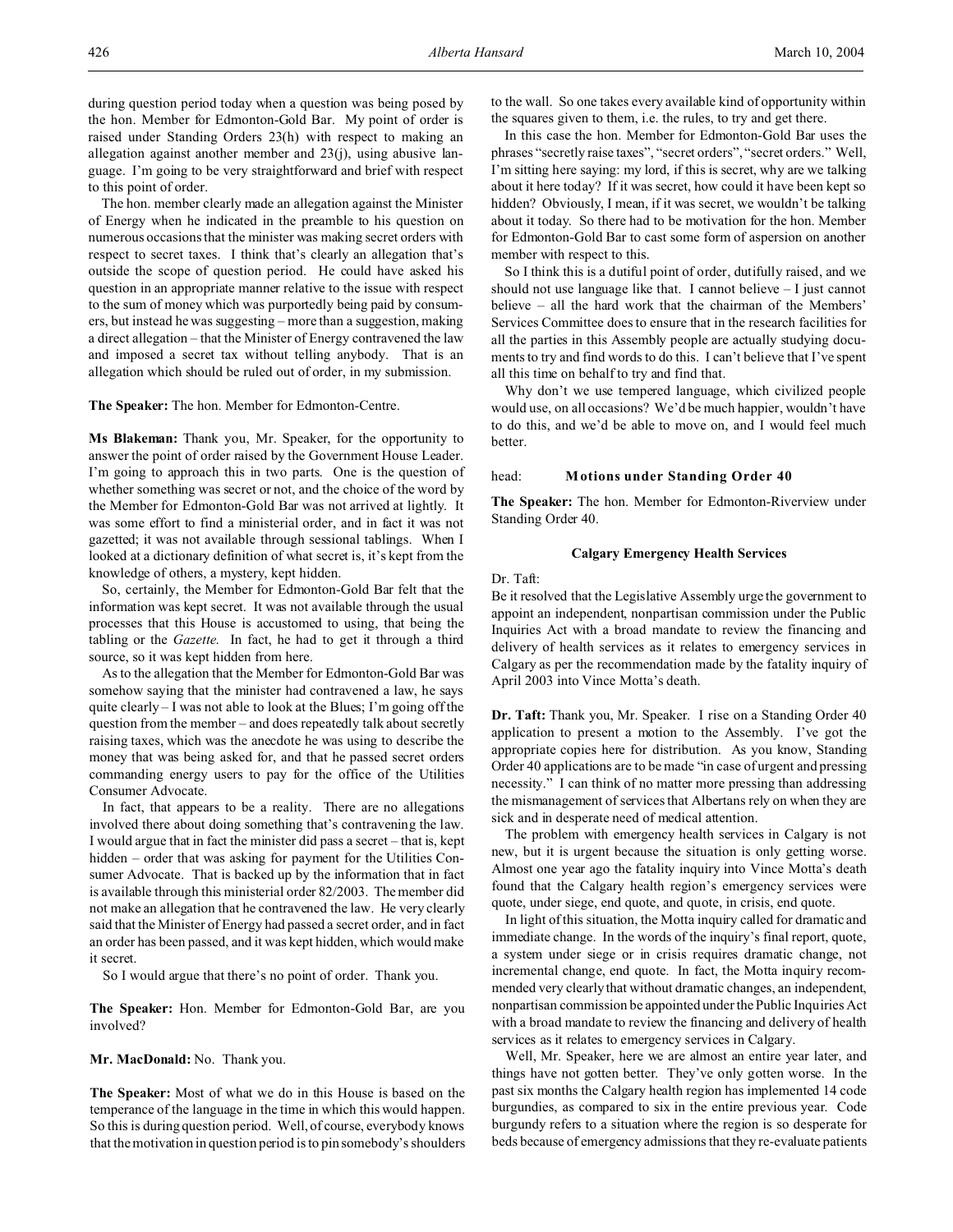who otherwise would not be discharged to determine if they can be safely sent home.

## *2:50*

I've been receiving letters from patients waiting unreasonable amounts of time in emergency, leaving without seeing a doctor, and some even being left to lie on the floor because there are no beds. Last week I raised questions in the Legislature about Kathy Briant's mother – and I used her name with permission, Mr. Speaker – an elderly woman suffering from a stroke, spending over eight hours in emergency at the Foothills. I raised the issue of an elderly man being forced to lie on the floor for hours in emergency at the Foothills hospital because of a lack of beds.

These stories of unacceptably long waits and the lack of resources in emergency are more and more the norm. The Calgary health region's own numbers show that the length of stay for admitted patients in emergency has grown at all four of Calgary's hospitals while many other statistics on emergency services have improved very little.

Mr. Speaker, this matter is urgent not because I say it is but because the thousands of Calgarians who use Calgary's emergency services say it is, because the inquiry into Vince Motta's death says it is, because we can't afford to have the recommendations of the Motta inquiry ignored or forgotten. Too much is at stake.

I ask you and this Legislature to heed the words of the Motta inquiry when considering this motion. The inquiry stated that if the situation in Calgary's emergency services did not improve dramatically and if a public inquiry was not held, and I quote, the alternative is to wait until another death becomes the subject of inquiry in the context of beleaguered emergency services, end quote.

To you, to all members, don't let that happen. Let's vote to change things for the better. For the health care workers who work tirelessly every day in Calgary's emergency rooms and for the thousands of Calgarians who rely on this service, we must do this. We need this debate.

Thank you, Mr. Speaker.

**The Speaker:** Hon. members, under Standing Order 40 a motion such as this requires unanimous consent of the Assembly in order to proceed.

[Unanimous consent denied]

head: **Orders of the Day**

# head: **Government Bills and Orders Third Reading**

# **Bill 15**

**Fiscal Responsibility Amendment Act, 2004**

**The Speaker:** The hon. Minister of Finance.

**Mrs. Nelson:** Thank you very much, Mr. Speaker. I'm very pleased to move third reading of Bill 15, the Fiscal Responsibility Amendment Act, 2004.

There's been good debate on this bill in the Legislature. I believe that it meets the needs of the people of the province of Alberta. It is the result of the first year of operation under our new fiscal regime that was recommended by the Financial Management Commission.

I would encourage all members in the House to approve third reading.

**The Speaker:** The hon. Member for Lethbridge-East.

**Dr. Nicol:** Thank you, Mr. Speaker. I just rise again to re-emphasize the points that I made during committee in the sense that, you know, we need to check and make sure that this new amendment to this act really, truly lets us use the flexibility that's intended by the fiscal stabilization fund.

The interpretation that I have on it says that the only time we can actually take money out is if there is a deviation in the nonrenewable resource revenues. If we have a reduction in other revenues, other than the nonrenewable resources, and if that creates a shortfall in the middle of the year, can we still trigger the stabilization fund to support programs with that? I haven't had a clarification on that concern from last night, and I would still like to put it on the record.

Other than that, as I said, the other amendments to this bill are very supportive and improve the bill, and I look forward to hearing an eventual clarification on that. Thank you.

**Mrs. Nelson:** Mr. Speaker, I can assure the hon. member opposite that the bill is reflective of his concern, and it is there, and it does meet the needs, I believe, of the fiscal framework for this province.

[Motion carried; Bill 15 read a third time]

## **Bill 13 Forest Reserves Amendment Act, 2004**

**The Speaker:** The hon. Member for Olds-Didsbury-Three Hills.

**Mr. Marz:** Thank you, Mr. Speaker. I'm pleased to move third reading of the Forest Reserves Amendment Act, 2004.

We've updated the legislation to reflect changes in the department, to delete obsolete parts that were covered elsewhere, and to make the wording consistent with other legislation. We have added more responsibility for the minister to broaden enforcement of the act and to introduce a streamlined process to update the legislation as situations change. As well, we've included a provision to be able to address the control of restricted and noxious weeds, as required under the Weed Control Act.

There were a number of other questions that arose from Committee of the Whole, and I'd like to address those now, Mr. Speaker. During committee the question of who will administer the legislation was again raised. I did address this yesterday, but I'd like to explain it again. This legislation simply gives the minister authority to appoint the appropriate staff to administer the legislation. Government has always had the ability to contract services out, and where appropriate it has done so, but that is not the intent of this amendment.

When this legislation was originally drafted, forest officers primarily administered the legislation. As a result of some department and broader government reorganization, professional rangeland agrologists mostly administer the legislation these days. These are very well trained and well-educated professionals employed by the government. In the same way that forest officers are governed by legislation, so, too, will these agrologists be under this act. They are obligated to adhere to professional standards and guidelines. This change to the legislation was made simply to reflect what is currently happening on the ground. Alberta continues to have trained professionals administering the legislation. These changes to the legislation will not change that.

Mr. Speaker, one of the other members also suggested that people charged under the new administrative penalty won't be able to appeal. I'm not sure how the member can interpret the legislation that way. In fact, the opposite is true. Section 8.3 clearly states: "Subject to the right to appeal a notice of administrative penalty."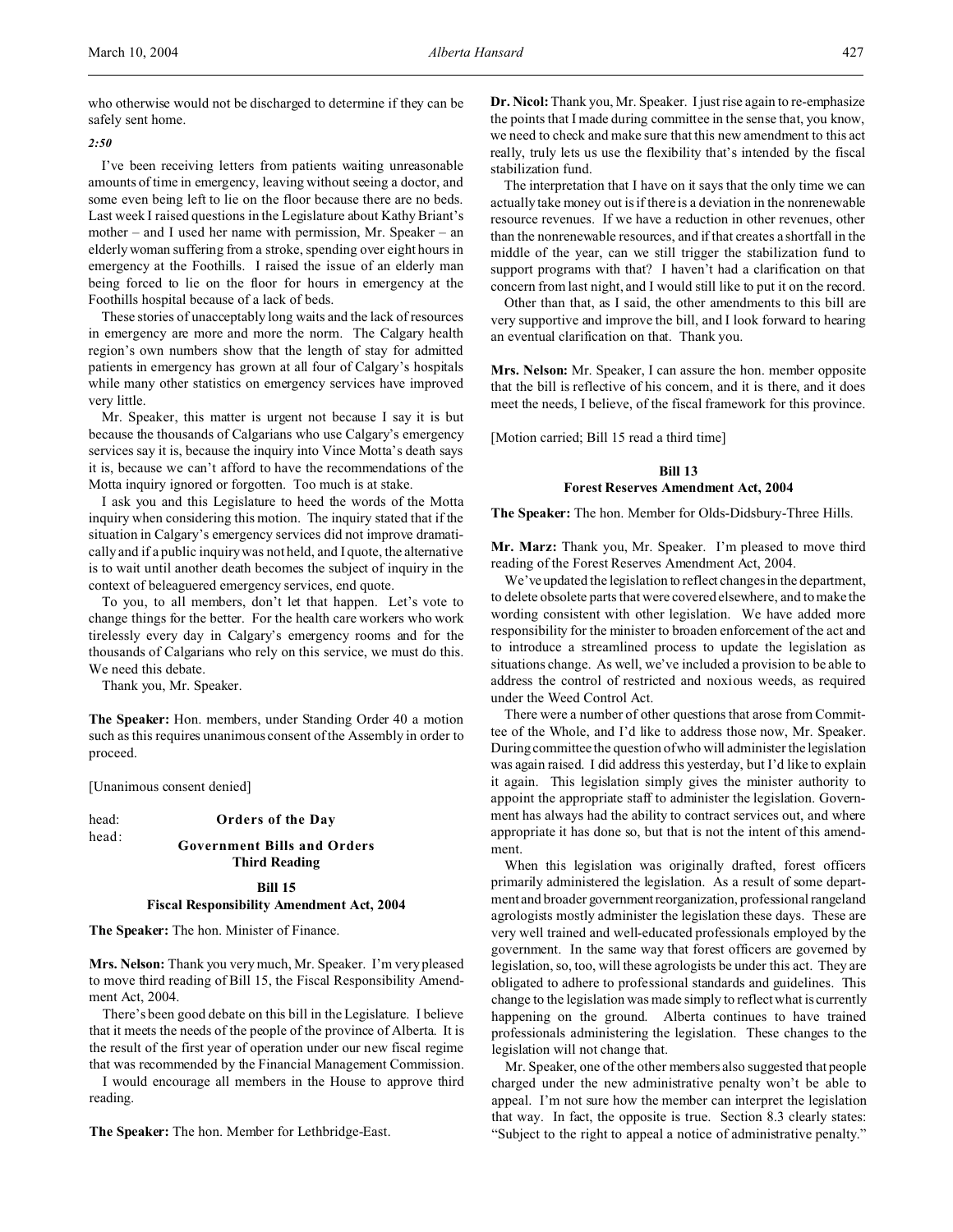Moreover, there's absolutely nothing in this legislation that says that a person charged under an administrative penalty cannot appeal. In fact, under the administrative penalties and related matters statutes amendment act an appeal process is being developed. This process will apply to several pieces of legislation including the Forest Reserves Amendment Act. Addressing appeal processes with one act ensures consistency and ensures that the appeal process is the same across the board. A more effective and a more efficient process will result. To me that makes sense.

The size of the forest reserve was another issue brought up. These comments were around the management of the forest reserve. Some suggested that this legislation would shift responsibility for this area from the government to the private sector. Some even went so far as to question the area's sustainability. The reserve is about the same size as it was originally in the early 1990s. If the member wants me to show him some pictures from that period of the 1990s compared to today, there's even more forest in some of those areas than there was back in the 1990s due to forest fire control and that sort of thing.

So this act continues to address the many uses in the area today, and these amendments will not change that. They're simply needed to update the legislation and bring it in line with other pieces of legislation like the Public Lands Act.

#### *3:00*

Again I'll say that this legislation will not change the way in which the forest reserve is managed. It will not change the current land uses in this area or impact the area's other values. It will continue to address the important environmental values of the area, and it will continue to be managed sustainably for a variety of uses, as it always has been.

As I said before, the changes proposed are required to update the legislation and ensure consistency with other legislation. They allow for continued sustainable grazing in the Rocky Mountain forest reserve, which is an Alberta heritage practice dating back to the early 1890s. We continue to protect the integrity of the land, the environment, and respect for other land users.

With that, thank you.

[Motion carried; Bill 13 read a third time]

## **Bill 10 Justice Statutes Amendment Act, 2004**

**The Speaker:** The hon. Minister of Justice and Attorney General.

**Mr. Hancock:** Thank you, Mr. Speaker. I'm pleased to rise to move third reading of Bill 10, the Justice Statutes Amendment Act, 2004.

We've had a discussion in this House on Bill 10 previously, and I think it's common ground that the bill, which amends seven statutes, is one which has been relatively well consulted, such that members of the opposition have not heard back, as I understand it, from anyone with respect to any concerns relative to the proposals that are being raised.

In brief, the act amends the Court of Appeal Act, which allows for the empanelling of fewer than three judges on certain specific items to come before the court, and that is done at the request of the Court of Appeal to allow it to be more efficient in hearing matters which don't actually require the full panel of three.

The amendments to the Court of Queen's Bench Act and, I guess, further amendments to the Court of Appeal Act allow for changes to the rules. I explained, I think, earlier in the House that we amend the Rules of Court from time to time on recommendations from our Rules of Court Committee, which has representatives from the bench, the courts involved, a representative from the Department of Justice, and a representative from the Law Society.

Generally, we get the Rules of Court amendments as proposed by that committee, their recommendations, which are given to the Minister of Justice and then brought before Executive Council for an order in council, but periodically we have to come back to the House and actually verify or approve those rules because there may be an argument raised from time to time as to whether the rules actually impact substantive law rather than just procedural law. What we're purporting to do with this act is not only to actually verify the rules that have been passed from time to time since the last time this was done but also to put in place a process which would actually substantiate those rules as and when they're passed without the requirement to come back to the House.

The most substantive portion, of course, of Bill 10 is the amendments to the Judicature Act which put in place on a request by one of the parties the proposal for the use by the courts of the concept which is colloquially known as a structured settlement. I believe, Mr. Speaker, that this will be a major step forward. Up to this point or at least until mid-December of last year structured settlements would only be put in place with respect to any personal injury action if both parties to the claim agreed. We had some comments in committee from the Member for Edmonton-Calder outlining, I think, some of the benefits of a structured settlement.

It is pretty clear, when you look at the available information, that lump-sum settlements and major damage awards relative to personal injuries can be problematic at times. Statistics will show, at least to the extent that there have been studies available, that some two years after a major lump-sum award is made, in the vast majority of cases the award has been spent.

We have to keep in mind that these awards are made not only for the current costs – for example, making adaptations to houses or purchasing a special vehicle or those sorts of expenses which are immediate – but also for long-term living expenses. In other words, the awards tend to replace income, and the awards also tend to be in place for longer term payments which may be needed for particular specialized medical services which aren't necessarily covered under health care.

So the concept of a structured settlement would allow for the payment of an upfront lump-sum damage award sufficient to cover expenses that have already been incurred and expenses that may be incurred to deal with issues that are immediate but then provide for, in essence, periodic payments over time, perhaps with lump sums built into it, to take the place of the income that was lost on a periodic basis so the person who was aggrieved can actually have the benefit of those payments when they need them throughout the course of their life. The act purports to set out specific rules relative to how that might apply and how that could be done in a fair and beneficial manner to the parties.

The act also provides for an amendment to the Jury Act which would, where a justice of the Court of Queen's Bench considers it appropriate, allow for the judge to indicate that a proceeding be tried pursuant to summary trial procedures set out in the *Rules of Court*. In other words, where the matter is of such a nature that it should be tried under the summary proceeding rules, it ought not be allowed to be tried before a jury.

Under the Motor Vehicle Accident Claims Act the amendment is simply to align the definition of motor vehicle with that in the Traffic Safety Act. Again, this is just simply to make sure that our acts are consistent and that people making claims under the Motor Vehicle Accident Claims Act are in fact those who would have been covered by public liability insurance of an individual operating a motor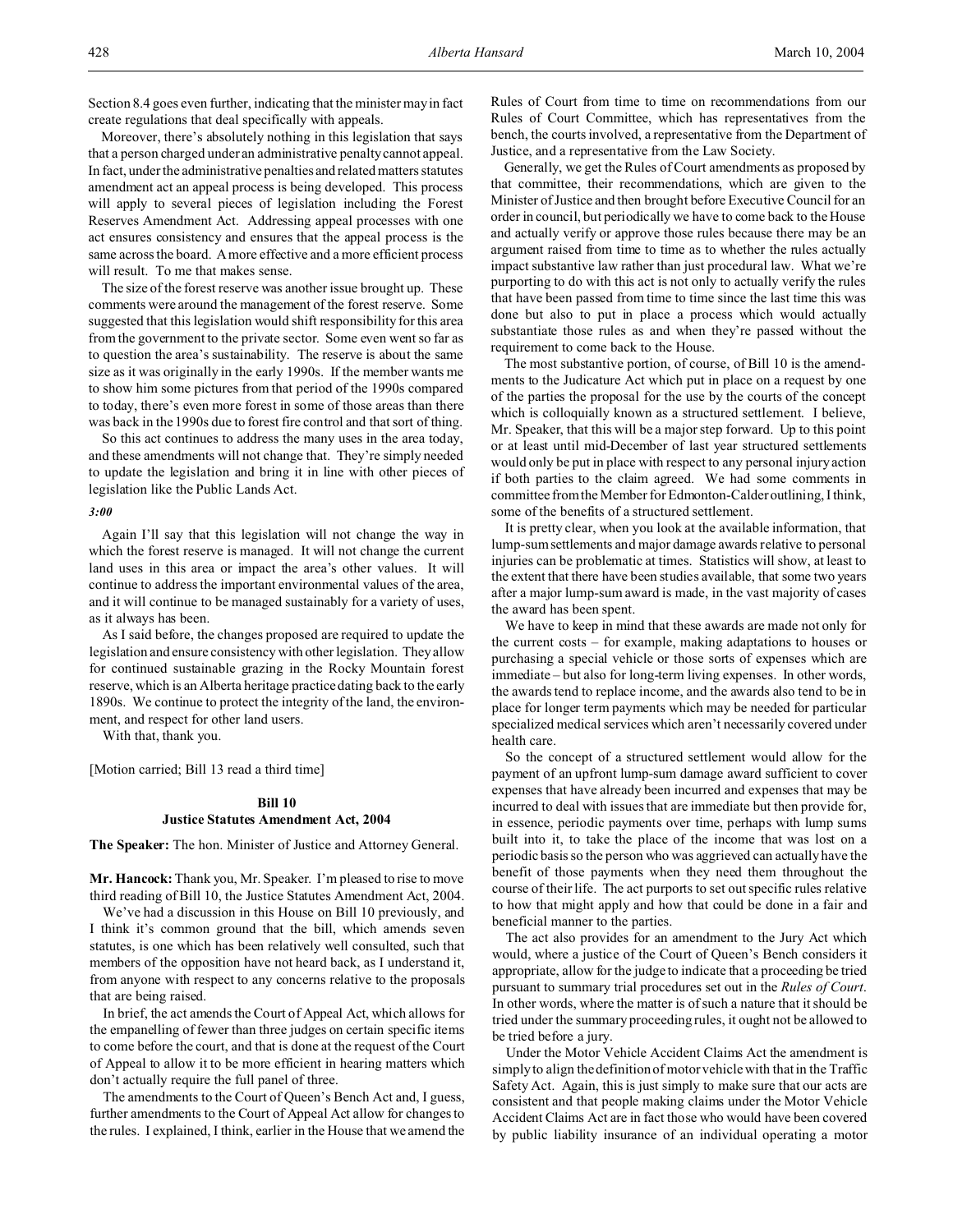vehicle who was in an accident with them if, in fact, they had complied with the law and had insurance. So that definition change merely aligns with the Traffic Safety Act and makes it clear that it's those people that the motor vehicle accident fund is there to protect.

Under the Provincial Offences Procedure Act, as I explained to the House earlier, we are simply moving into the electronic age even more so than we have before to allow for the movement of huge volumes of paper – I might say with respect primarily to traffic tickets that are written – each time a traffic ticket is written and then is moved through the various processes. This will allow us to use some of those processes electronically.

Mr. Speaker, the last item I address only briefly, and that is with respect to the Queen's Counsel Act. We have, in fact, in this province a Queen's Counsel Act. Some other jurisdictions have actually abandoned the opportunity to award Queen's Counsels. I am, in fact, a very, very strong supporter of the concept of awarding Queen's Counsels. I think that there are far too few ways in our society today that we can actually acknowledge service, that we can actually acknowledge the contributions that are made by people.

In this case under the Queen's Counsel Act every two years we're acknowledging the service that lawyers provide both to their profession and to the community. As I say, we don't often have that opportunity to say thank you in that way, and the Queen's Counsel Act allows us to do that every two years, to say to a certain number of lawyers in our community that we recognize the service that they've provided in enhancing the rule of law in our society and, most importantly to me, to make a contribution to the community.

#### *3:10*

Just for the record I'd like to say what I often take the opportunity to say in public meetings when lawyers are there and, obviously, often helping to organize the event. As we look around in community organizations, we often find that there are lawyers there that have helped set up the organization, helped put together its constituting documents, helped provide the order and structure for the organization, volunteering their time on a pro bono basis to help societies get up and running, to help community organizations get up and running. I find very often, when I'm involved with community organizations or attending a community function, that lawyers, in fact, members of the Law Society, are there behind the scenes doing a lot of good work to help make our community a better place.

The Queen's Counsel Act allows us on a periodic basis to say thank you and to acknowledge that and to hold out those who do give exemplary service and are of exemplary character as models and as examples to others in our society. It's for that reason, Mr. Speaker, that we need the amendment that we're proposing here.

The amendment, as it indicates, will allow us to also remove the designation of QC from a person who no longer exemplifies that model of conduct, in particular somebody who has been disbarred or is deemed to have been disbarred by virtue of a resignation by a member in the face of discipline pursuant to section 61 of the Legal Profession Act. In other words, if a person has committed a criminal offence for which they've already been convicted but also have lost the opportunity to practise law – they've been disbarred – then they ought not to continue to carry around the designation of QC, which is a designation which says that we respect and honour that member for the contribution that they've made to society.

So those are the amendments that are proposed to various justice statutes in Bill 10, and I would ask for the support of the House.

**The Speaker:** The hon. Member for Edmonton-Strathcona.

**Dr. Pannu:** Thank you very much, Mr. Speaker. I rise to speak to Bill 10, the Justice Statutes Amendment Act, 2004, in its third reading. I'm pleased to extend the support of the caucus of the New Democrat opposition to Bill 10. I also want to compliment the Minister of Justice and Attorney General for providing good, thorough briefing to us before the bill was introduced. That really is very helpful for me and for our staff to respond appropriately to the bill.

#### [Mr. Shariff in the chair]

The bill is in part housekeeping, and parts make some substantive changes, and I think they certainly have our support and deserve the support of the House in general. The only questions are some concerns that I have with respect to the flexibility that's built into the alternative, the lump sum payments, to people who win these court awards. There may be cases where some lump sum payments are necessary, although the minister has indicated that such provision will be made, but I guess it's going to be outlined in the regulations. There's perhaps not enough detail in the act itself with respect to that.

That said, I'm happy to take my seat, Mr. Speaker, and indicate our support for the bill.

#### **The Acting Speaker:** The hon. Member for Lethbridge-East.

**Dr. Nicol:**Thank you, Mr. Speaker. Just to rise to briefly summarize the Official Opposition's position on the bill. It's great that occasionally we do update the laws that relate to the workings of the court, the workings of the judicial system.

One of the really good aspects of this bill is the ability to take and review the QC designation for individuals. I think this is something that in my travels across the province we've been really encouraged to do on a number of different occasions, so I think it would be a good addition to the process and the procedure that's available.

I hope that we do move forward on this because it really helps to bring the laws that relate to this aspect of our legal system into current expectations, the use of more of the electronic age components. That all helps. It makes things work easier.

I commend the minister for making these changes. Thank you.

**The Acting Speaker:** The hon. Minister of Justice and Attorney General to close debate.

**Mr. Hancock:** Thank you, Mr. Speaker. Only to add something which I forgot to say, which is that I wanted to thank the critics for both parties opposite for making themselves available to discuss these aspects, and I also wanted to mention that in bringing forward modernization to various justice statutes amendment acts, there's a lot of work that goes into that, even though it may be simple provisions. That work is obviously done by members of the Department of Justice, but also we look to the Law Reform Institute for its guidance from time to time on matters. Often matters which are brought forward in the justice statutes amendment acts are, in fact, an attempt to implement what we've been advised by the Law Reform Institute.

With respect to the structured settlement process I would advise the House that there's still some discussion around the appropriate mechanisms and processes, and I may in fact be back to this House at some point in time asking for slight changes to the process or amendments if we get further advice in that regard. I brought it to the House this spring in order to ensure that our law with respect to personal injury was aligned with the law which we passed in December relative to insurance.

[Motion carried; Bill 10 read a third time]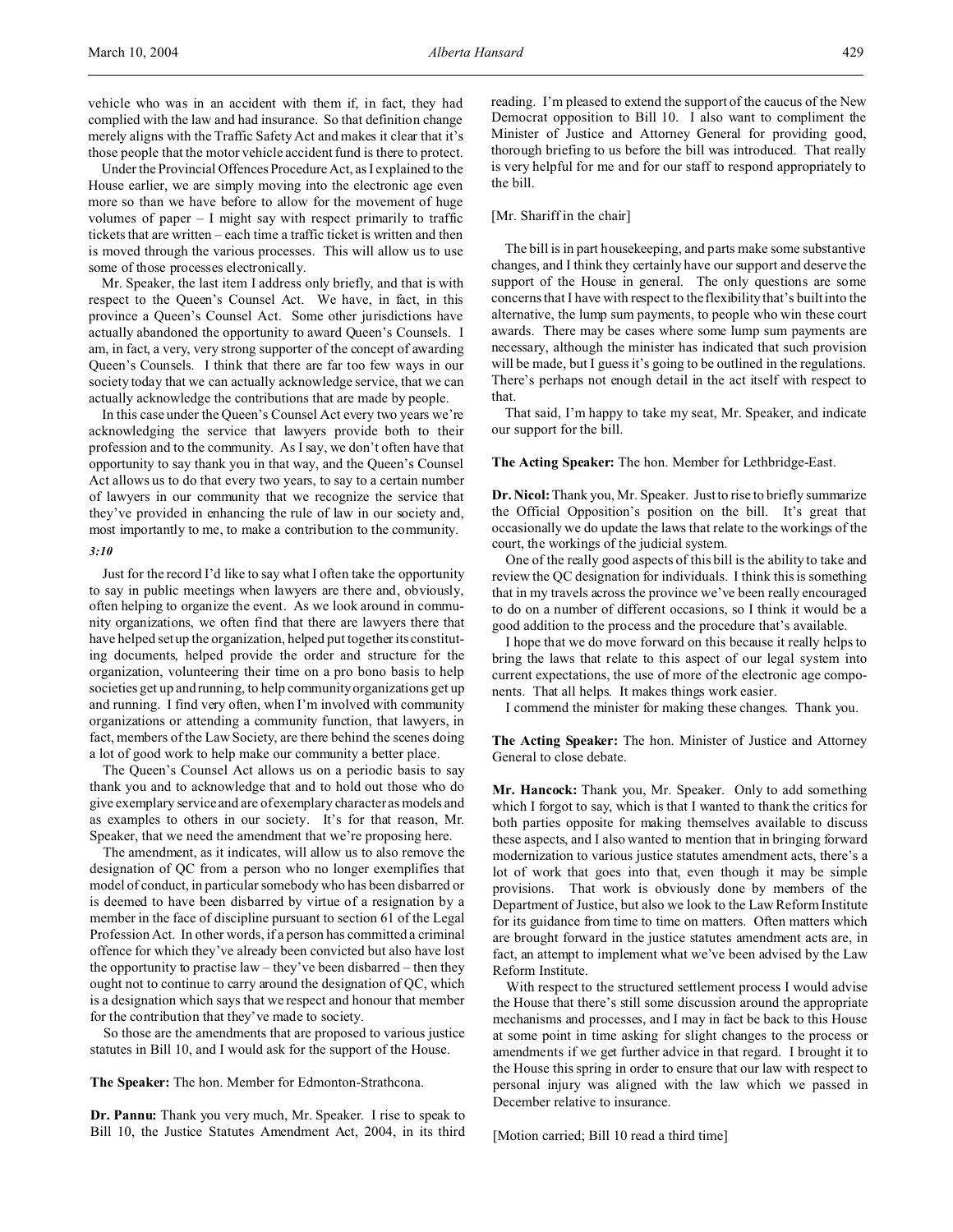# head: **Government Bills and Orders Second Reading Bill 19**

## **Public Trustee Act**

**The Acting Speaker:** The hon. Minister of Justice and Attorney General.

**Mr. Hancock:** Thank you, Mr. Speaker. It's my pleasure to rise today to move Bill 19, the Public Trustee Act, for second reading.

I will just indicate that having moved it and spoken to it, at the end of my comments I will move that we adjourn debate in order to allow my critic from the Official Opposition to speak to it later in the day.

The office of the Public Trustee, part of Alberta Justice, administers over \$400 million in assets for nearly 14,000 clients. Most Public Trustee clients fall into one of three groups: minors, vulnerable adults, and estates of deceased persons. The Public Trustee also holds property for missing persons.

Bill 19 repeals and replaces the current Public Trustee Act, which has been in force in this province since 1949. Although the bill modifies many details of the legislation governing the office of the Public Trustee, the core functions of the office remain the same under the new act.

The modifications are intended to allow the Public Trustee to serve clients in as an effective and efficient manner as possible. Organizational aspects of the office of the Public Trustee are mainly unaffected by the bill. However, the existing requirement that the person appointed as a Public Trustee be a lawyer will not be continued.

I have mentioned that one of the Public Trustee's functions is to hold property belonging to missing persons. The new provision will make it clear that the Public Trustee may make expenditures out of such property to try and locate the owner.

## *3:20*

The bill contains a provision dealing with unclaimed property in the hands of the Public Trustee. The current rules in this matter are unduly complex. In some cases the Public Trustee must hold the property for at least two years. At the end of two years the property or the proceeds of its sale may be transferred to the general revenue fund. If a person later establishes a claim to the property, they can get it back along with interest. The claim could in theory be asserted many decades after the money was transferred into the general revenue fund. If the claim was established, interest would be payable for the entire period.

In some cases – namely, where the public trustee cannot determine whether anyone is entitled to the deceased person's estate – the rules are different. Again unclaimed money is paid into the general revenue fund, but here a person only has six years to start legal proceedings to establish a claim to the property. If they do establish their claim, they will not get interest on the amount that was transferred to the general revenue fund.

Under the proposed new act the same rules would apply in all of these cases. The Public Trustee must hold the property for at least 10 years. Only then could the Public Trustee transfer the property including any accumulated interest to the general revenue fund. There would be no cut-off date for a person to start proceedings to establish a claim to the property, but if someone establishes a claim, they will not be entitled to interest on the money that was transferred to the general revenue fund.

In a typical year, Mr. Speaker, the Public Trustee takes on the administration of several hundred deceased persons' estates. The Public Trustee sometimes administers an estate to protect the interest of a vulnerable person who is interested in the estate. The vulnerable person might be a minor or an adult for whom the Public Trustee is acting as a trustee under the Dependent Adults Act. In other cases the Public Trustee becomes the administrator because no one else is able or willing to do it. The changes in this area are intended to allow the Public Trustee to administer estates where needed in as cost-effective and efficient a manner as possible.

The circumstances in which the Public Trustee has priority to administer an estate will be broadened slightly. Currently the Public Trustee may administer the estate of a deceased who has not left a will if no one else steps up to do so. The bill extends this to cases where the deceased has left a will but no one has taken steps to administer the estate.

The bill also broadens the scope of an expeditious procedure that applies to estates of modest monetary value. Generally, the Public Trustee must apply to the court for a grant of administration to acquire the right to administer an estate, but if the deceased has not left a will and the estimated value of the estate is below a prescribed amount, another procedure is available. Instead of applying to the court for a grant of administration, the Public Trustee may file an election to administer the estate. The bill extends this procedure to cover smaller estates where the deceased has left a will.

With respect to minors the new Minors' Property Act, which was introduced as Bill 20, deals with how property of a minor gets into the hands of the Public Trustee for safekeeping. The new Public Trustee Act being proposed addresses how the property is dealt with once it's in the hands of the Public Trustee.

One of the changes in this area relates to the Public Trustee's discretion to make expenditures out of property held for a minor. The current act gives the Public Trustee varying degrees of discretion depending on the value of the property held for the minor. This bill eliminates the distinctions based on the value of the property held by the Public Trustee. The Public Trustee will have broad discretion to make expenditures out of property held for a minor. The main criteria is that the Public Trustee must be satisfied that the expenditure is in the minor's best interest.

The bill contains new provisions that clarify the Public Trustee's role in monitoring trustees of minors' trusts. Currently there's very little legislative guidance regarding the Public Trustee's role in this area. The new act states that the Public Trustee must monitor in two situations: if the creator of the trust appoints the Public Trustee to monitor or if the court directs the Public Trustee to monitor. In either case, the bill defines the scope of the Public Trustee's duties when appointed or directed to monitor.

The Public Trustee also plays an important role in protecting the financial interests of vulnerable adults by acting as trustee under the Dependent Adults Act. The bill does not make any substantive changes to the Public Trustee's role in this area.

The investment provisions under the current act are focused on two related funds: the common fund and the special reserve fund. Money held by the Public Trustee may be invested in a common fund held and controlled by the Public Trustee. The current provisions relating to the common fund are somewhat convoluted. However, upon close inspection the following points emerge.

The amount of the client's claim against the common fund is determined much as you would determine the balance outstanding on a bank account. Clients are paid interest on their common fund balances at the rate prescribed by the Public Trustee. The amount of clients' claims against the common fund is unaffected by fluctuations in the market value of its assets or by realized gains or losses. If the common fund's earnings for a period exceed the interest payable to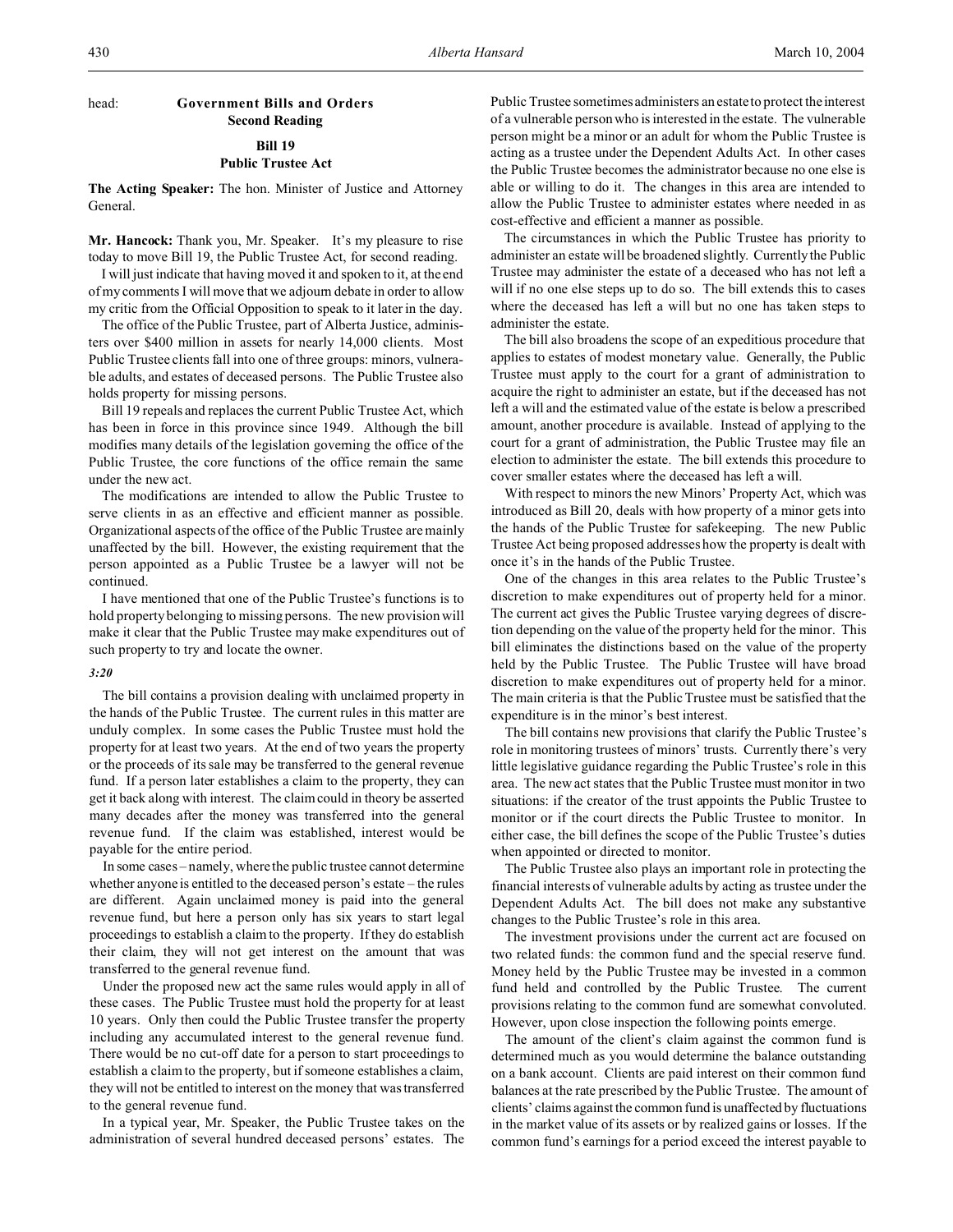clients for the period, the excess is paid into the special reserve fund. Conversely, if common fund earnings fall short of what is required to pay interest at the prescribed rate, the shortfall is made up from the special reserve fund. The amount outstanding on clients' common fund accounts is fully guaranteed by the province.

The Public Trustee may invest the common fund and special reserve fund only in securities listed in a schedule to the Trustee Act, the so-called legal list. Clients whose money is invested in the common fund benefit from an unconditional guarantee of capital, including capitalized interest. Whether you're looking at a period of a month or a decade, clients never incur negative returns. The money in the clients' common fund account is always available to the client. Clients may expect generally higher returns than could be expected if the Public Trustee had to invest each client's money individually.

The current act's investment provisions also have their drawbacks. They provide almost no guidance as to when the Public Trustee should invest a client's money in the common fund or invest it separately for the client. They provide no guidance as to how the Public Trustee should set the interest rate on the common fund. They are not as clear as they might be in describing how clients' claims against the common fund are quantified.

The legal list approach may preclude the Public Trustee from adopting optimal investment strategies. Some long-term plans would benefit if the Public Trustee could establish pooled investment funds that are more like mutual funds. The Legislature will recall that we passed amendments to the Trustee Act last year which allowed for the prudent investment rule to be applied, and that would be a similar concept that we're talking about here.

The new act's investment provisions are designed to build on the current act's strengths while addressing its drawbacks. The common fund and special reserve fund will be merged into a single common fund. The Public Trustee will still maintain reserves within the common fund, but the purposes for which the reserves are maintained are not advanced by maintaining two legally distinct accounts.

The new act introduces the concept of guaranteed accounts to clarify how clients' claims against the common fund are quantified. The government guarantee will continue as a guarantee of the amount outstanding on the clients' guaranteed accounts. The Public Trustee will continue to set the interest rate payable from time to time on clients' guaranteed accounts. In setting the interest rate, however, the Public Trustee will be governed by criteria to be established by regulation.

The Public Trustee will be governed by prudent investment principles, not the legal list, in investing common fund assets. The Public Trustee's application of prudent investment principles will reflect the objectives of the common fund.

It needs to be kept in mind that the common fund supports the Public Trustee's obligation on accounts that are fully guaranteed as to capital, including capitalized interest. This entails that the common fund will remain heavily weighted towards high-quality, fixed-income investments. The common fund will be the appropriate destination for most money of most clients.

However, the bill recognizes that the common fund will not always be the appropriate destination for a client's money. Longterm clients with assets of substantial value are a case in point. They could benefit if some of their assets are invested in a manner which accepts moderate short-term volatility in exchange for higher expected returns over the long haul. The bill authorizes regulations that would specify conditions under which the Public Trustee may make separate investments for a client.

This bill also authorizes regulations that would allow the Public

Trustee to establish pooled investment funds. Pooled investment funds would differ from the common fund in that money placed in such a fund would not be guaranteed. Pooled investment funds would be analogous to mutual funds in that a client's return would directly reflect the return on the fund's investments.

Mr. Speaker, Bill 19, the Public Trustee Act, is a complex act, but it's essentially a modernization of the act that was passed in 1949 and has not had any significant review since then. We've engaged in a process over the last two years to consult primarily with the people who are affected; that would be the legal community, the investment community, the insurance community, and clients. While it's not a broad community consultation, that opportunity was available for members of the public, but as you might expect, not too many people afforded themselves of the opportunity to comment.

However, we believe that we've done a thorough job and the department has done a thorough job of reviewing the Public Trustee Act, modernizing it, ensuring that we're in a position to deal with the concerns that have been raised from time to time by the Auditor General with respect to how the common funds and reserve funds are handled. Mr. Speaker, I hope that the House will support Bill 19.

I would move that we adjourn debate.

[Motion to adjourn debate carried]

## *3:30* **Bill 20 Minors' Property Act**

**The Acting Speaker:** The hon. Minister of Justice and Attorney General.

**Mr. Hancock:** Thank you, Mr. Speaker. I would like to rise to move Bill 20, the Minors' Property Act.

In many ways it's a companion to the Public Trustee Act, as I referenced. Again, at the conclusion of my remarks I will move to adjourn debate to allow the opposition critic the opportunity to speak later in the day.

Following consultation with the public, Bill 20 was introduced and will update and replace the current Minors' Property Act. The bill omits obsolete provisions in the current act while simplifying and again modernizing the provisions that remain relevant. The bill also deals with a few subjects that are not addressed by the existing act.

The common thread that runs through the bill is the protection of minors' financial interests. The bill attempts to strike a balance between two objectives: ensuring that minors' property is administered and used in their best interests and acknowledging the important role of parents and guardians and, indeed, of minors themselves in looking after minors' property.

One of the ways the law protects minors' financial interests is by curtailing their ability to deal with their own property or to bind themselves to contracts, but there are circumstances where it is in a minor's best interest if there is a mechanism to facilitate transactions involving minors' property. This mechanism has long existed for certain types of transactions, and application may be made to the Court of Queen's Bench for approval of a transaction. The court will confirm the transaction if it's satisfied that it is in the minor's best interest. Court approval makes the transaction binding on the minor. This bill consolidates and streamlines provisions that allow the court to authorize the sale of a minor's property where the court is satisfied that this is in the minor's best interest.

The bill also retains a provision of the current act relating to settlement of minors' legal claims; for example, a claim by a minor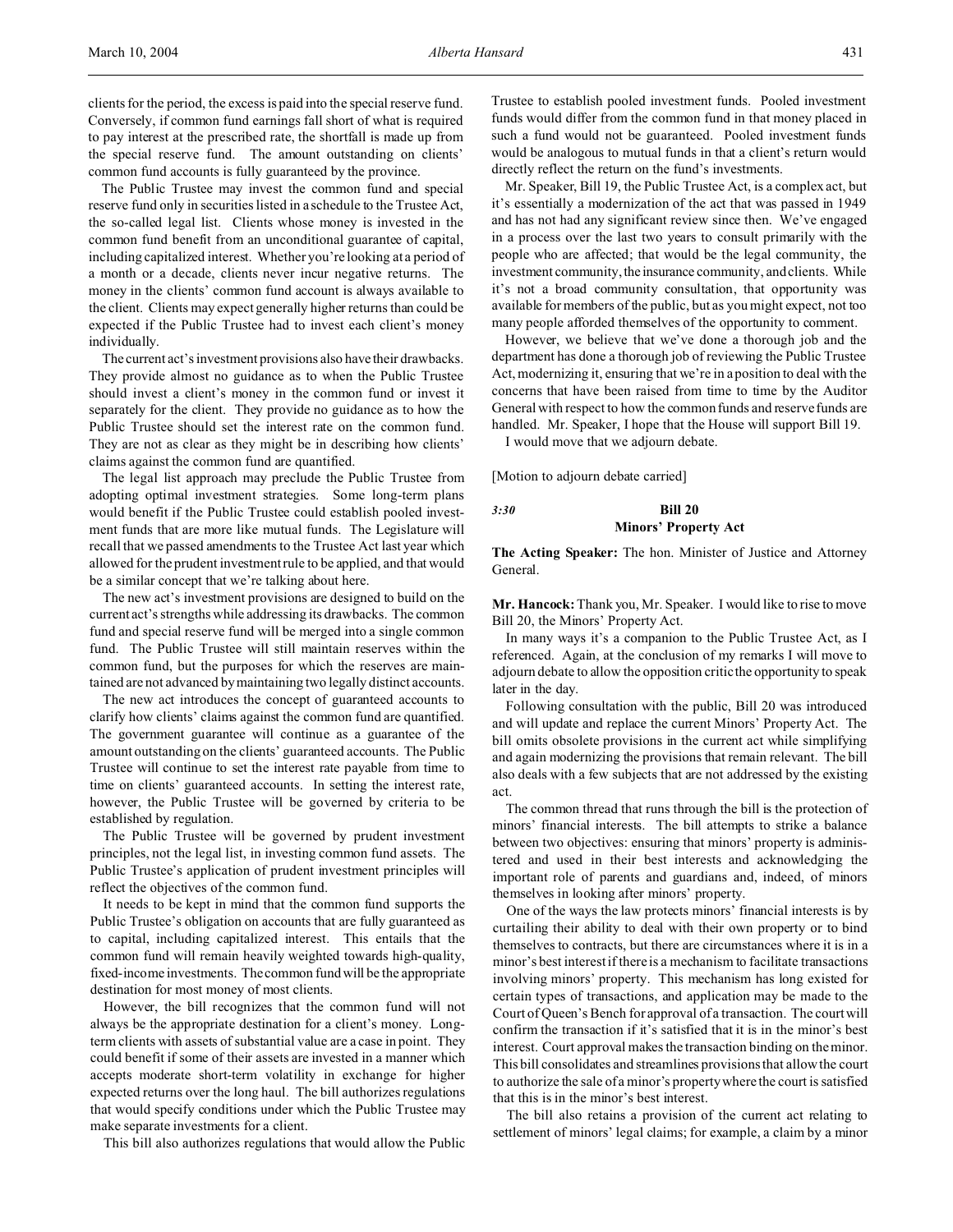To reinforce the importance of obtaining court confirmation of settlement of minors' claims, the bill contains a provision making it clear that an indemnity given by a parent or other guardian of a minor in connection with the settlement of a minor's legal claim is void. A new provision based on legislation in force in British Columbia will make it clear that the court may confirm any contract entered into by or on behalf of the minor if the court is satisfied that the contract is in the minor's best interest.

I've already mentioned that the law attempts to protect minors' financial interests by limiting their ability to deal with their own property. One aspect of this is that a person who holds property to which a minor is entitled cannot necessarily discharge their obligation by handing over the property to the minor.

A problem with the current law is that it is not always clear how the person who is under the obligation to the minor may actually discharge that obligation. Can they safely turn the property over to the minor, hand it over to the minor's parent or guardian, turn it over to a trustee who is authorized by a will to receive the property, or deliver it to the Public Trustee? These are all questions to which the existing law does not always provide a clear answer or may provide what seems to be a stranger impractical answer.

I'll provide an everyday example to illustrate the point. Suppose a 15 year old takes her bike into a bike shop for repairs. When the repairs are completed, she pays the bill. What should happen next? You might think the answer would be simple: the shop should return the bike to the 15-year-old customer. It's her bike, and she's paid the repair bill. But if you were to read section 6 of the current Public Trustee Act, you would find that the bike shop's apparent legal duty is to deliver the bike to the Public Trustee, not to the owner, the customer.

In fact, if you were to take the current provision at face value, any property, including money, to which a minor is entitled must be delivered to the Public Trustee except in three cases: where the money is due as wages or salary, where someone has been appointed by court order as a guardian or trustee of the minor's estate, where the property is worth less than \$4,000 and the Public Trustee exercises a discretion to allow the property to be turned over to a responsible adult.

None of the exceptions to section 6 accommodates the reasonable expectations of the parties to the transaction involving the bike that I mentioned or a host of other similar transactions in which minors are involved every day. So one of the objectives of the bill is to clarify how persons who owe money to a minor or hold property to which a minor is entitled may discharge that obligation.

The bill deals specifically with three situations. The first is where a minor has entered into a contract that calls for the other party to deliver property to the minor. Subject to the regulations the other party to the contract may discharge their obligation by doing precisely what the contract requires them to do, hand over the property to the minor. The regulations might exclude contracts involving a very large amount of money or property of a very high value.

Second, the bill provides for situations where a trustee has been appointed by a trust instrument such as a will or by a court order. The bill provides that the person who is holding the property may discharge their obligation by paying the money to the trustee appointed by the instrument or the court order.

The third scenario dealt with by the bill is where the value of the property to which the minor is entitled is relatively small. The new

provision is similar to the provisions of the current Trustee Act that give the Public Trustee the discretion to allow a third party to deliver property with a value of \$4,000 or less to a responsible adult. However, under this act the Public Trustee will not be involved at all. The new provision will apply where the value of property involved is less than an amount prescribed by regulation. The person holding the property will be able to discharge their obligation by delivering the property to a guardian who has responsibilities for making day-to-day decisions affecting the minor. Alternatively, the person could deliver the property to the minor if the minor has a legal duty to support another person.

The three situations I've described cover the majority of everyday situations in which someone owes money to a minor or holds property to which a minor is entitled. But they don't cover some of the less common but significant situations such as the following: a minor is entitled to property of considerable value from the estate of a deceased person and no trustee has been appointed by the deceased person's will or by a court order, a minor is entitled to a large sum of money under a life insurance policy that does not appoint a trustee of the money, or a minor is entitled to the money under a court judgment or settlement and no trustee of the property has been appointed by the court. In situations like these, the person obligated to pay the minor may discharge their obligation by delivering the property or money to the Public Trustee, who will then hold it for the benefit of the minor.

Mr. Speaker, the bill also clarifies the process for the court to appoint a trustee of a minor's property. The current legislation assumes that if the court appoints a trustee of a minor's estate, the trustee will automatically be entrusted with all of the minor's estate. The bill will allow the court to appoint a trustee of specific property; for example, money payable under a settlement or for a minor's property generally. Existing legislation provides the court with no guidance as to the matters the court should consider when asked to appoint someone as a trustee of a minor's estate.

This bill emphasizes that the best interest of the minor is the fundamental issue when someone asks the court to appoint a trustee of a minor's property. It also identifies specific matters for the court to consider when deciding whether to appoint the proposed trustee. The current legislation creates a presumption that the proposed trustee must provide a bond. This bill retains the presumption but is framed as a requirement to provide a bond or some other security approved by the court. The bill provides for forms of security other than a bond because bonds may be very expensive and difficult to obtain.

The bill also encourages the court to consider whether safeguards other than the provision of security might be in the best interests of the minor. Security will not be required if the appointed trustee or one of them is a trust corporation.

A new provision gives the court a power to direct someone who is in possession of a minor's property to deliver the property to the Public Trustee for safekeeping. It is anticipated that this provision would be rarely used but would be of value in situations where a minor's property is being placed at risk.

The bill requires the Public Trustee to be given notice of any application under the act. This provision is new to the Minors' Property Act, but it is based on a similar provision in the current Public Trustee Act.

The bill requires the consent of a minor who is over the age of 14 to any application under the act unless the court allows the application to proceed without the minor's consent.

Mr. Speaker, that gives a general overview of the Minors' Property Act, Bill 20, that's being proposed. It replaces an existing